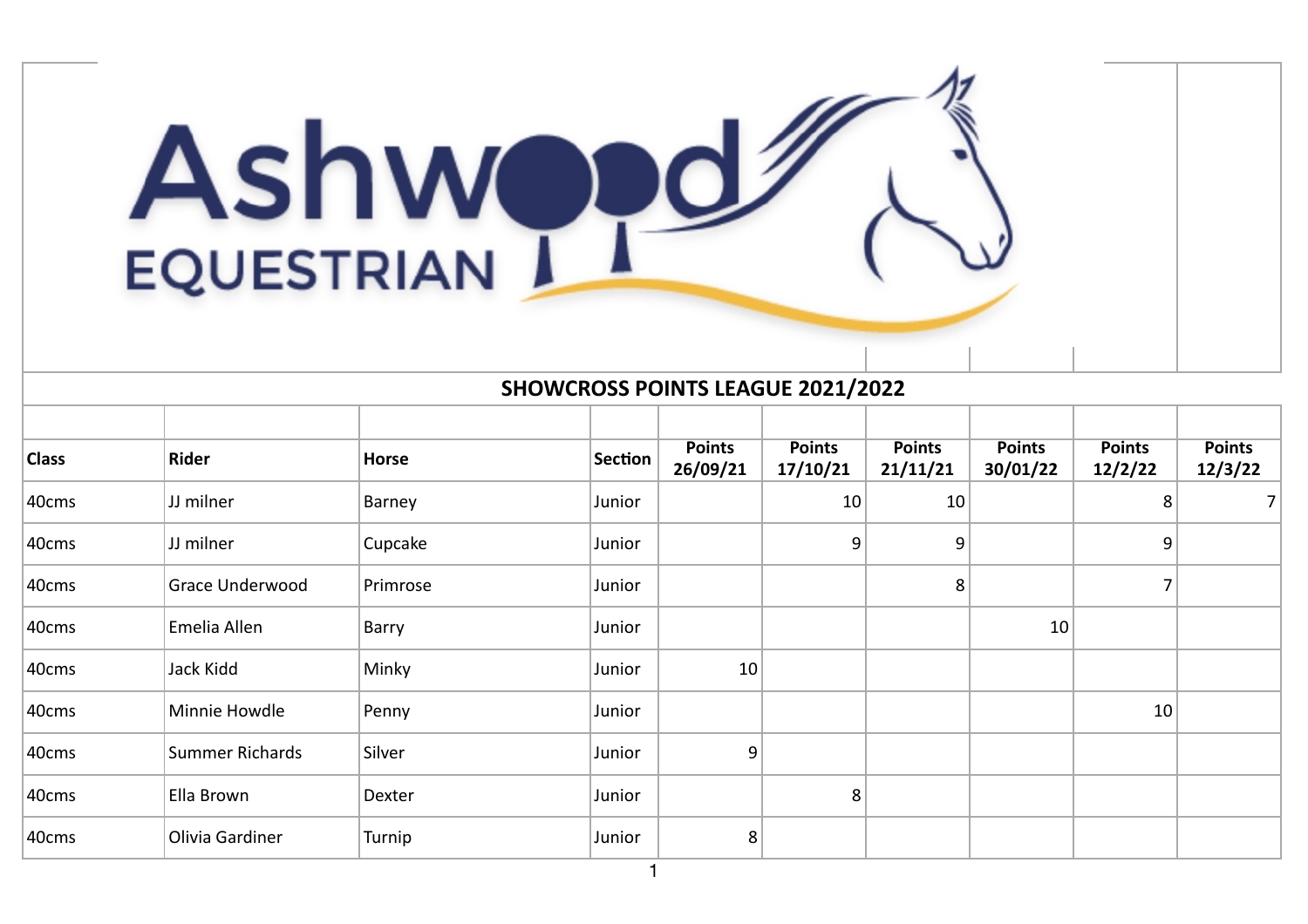| 40cms        | <b>Holly Blacknell</b>            | Chase            | Junior         |                           | $\overline{7}$            |                           |                           |                          |                          |
|--------------|-----------------------------------|------------------|----------------|---------------------------|---------------------------|---------------------------|---------------------------|--------------------------|--------------------------|
| 40cms        | Martha Mincher-Lockett   Mr Magic |                  | Junior         |                           | 6                         |                           |                           |                          |                          |
| 40cms        | Phoebe Glover                     | Hopevale Flint   | Junior         |                           |                           |                           |                           | 6                        | 10                       |
| 40cms        | Elizabeth Rooke                   | <b>Tiger Bay</b> | Junior         |                           |                           |                           |                           | 5                        |                          |
| 40cms        | Freya Patterson                   | Molly            | Junior         |                           |                           |                           |                           | 4                        | $\,8\,$                  |
| 40cms        | Beatrice Meredith-Mahn Frankie    |                  | Junior         |                           |                           |                           |                           | 3                        | 9 <sup>1</sup>           |
| Junior       | <b>Bella Patton</b>               | Marzipan         | Junior         |                           |                           | $\mathbf{1}$              |                           |                          |                          |
| Junior       | <b>Helena Trevanion</b>           | Little May       | Junior         |                           |                           |                           |                           |                          | $1\vert$                 |
|              |                                   |                  |                |                           |                           |                           |                           |                          |                          |
|              |                                   |                  |                |                           |                           |                           |                           |                          |                          |
| <b>Class</b> | <b>Rider</b>                      | Horse            | <b>Section</b> | <b>Points</b><br>26/09/21 | <b>Points</b><br>17/10/21 | <b>Points</b><br>21/11/21 | <b>Points</b><br>30/01/22 | <b>Points</b><br>12/2/22 | <b>Points</b><br>12/3/22 |
| 50cms        | <b>Grace Gandy</b>                | Maisy            | Junior         |                           | 9                         | 10                        |                           | 10                       | 10                       |
| 50cms        | JJ milner                         | Cupcake          | Junior         |                           | 10                        | 8                         |                           | 8                        | 8                        |
| 50cms        | Grace Underwood                   | Primrose         | Junior         |                           |                           | 7                         |                           | 9                        |                          |
| 50cms        | Freya Patterson                   | Molly            | Junior         |                           |                           |                           |                           | 6                        | 9                        |
| 50cms        | Phoebe Glover                     | Hopevale Flint   | Junior         |                           |                           |                           |                           | $\overline{7}$           | 7                        |
| 50cms        | Layla Thorley                     | Muffin           | Junior         | 10                        |                           |                           |                           |                          |                          |
|              |                                   |                  |                |                           |                           |                           |                           |                          |                          |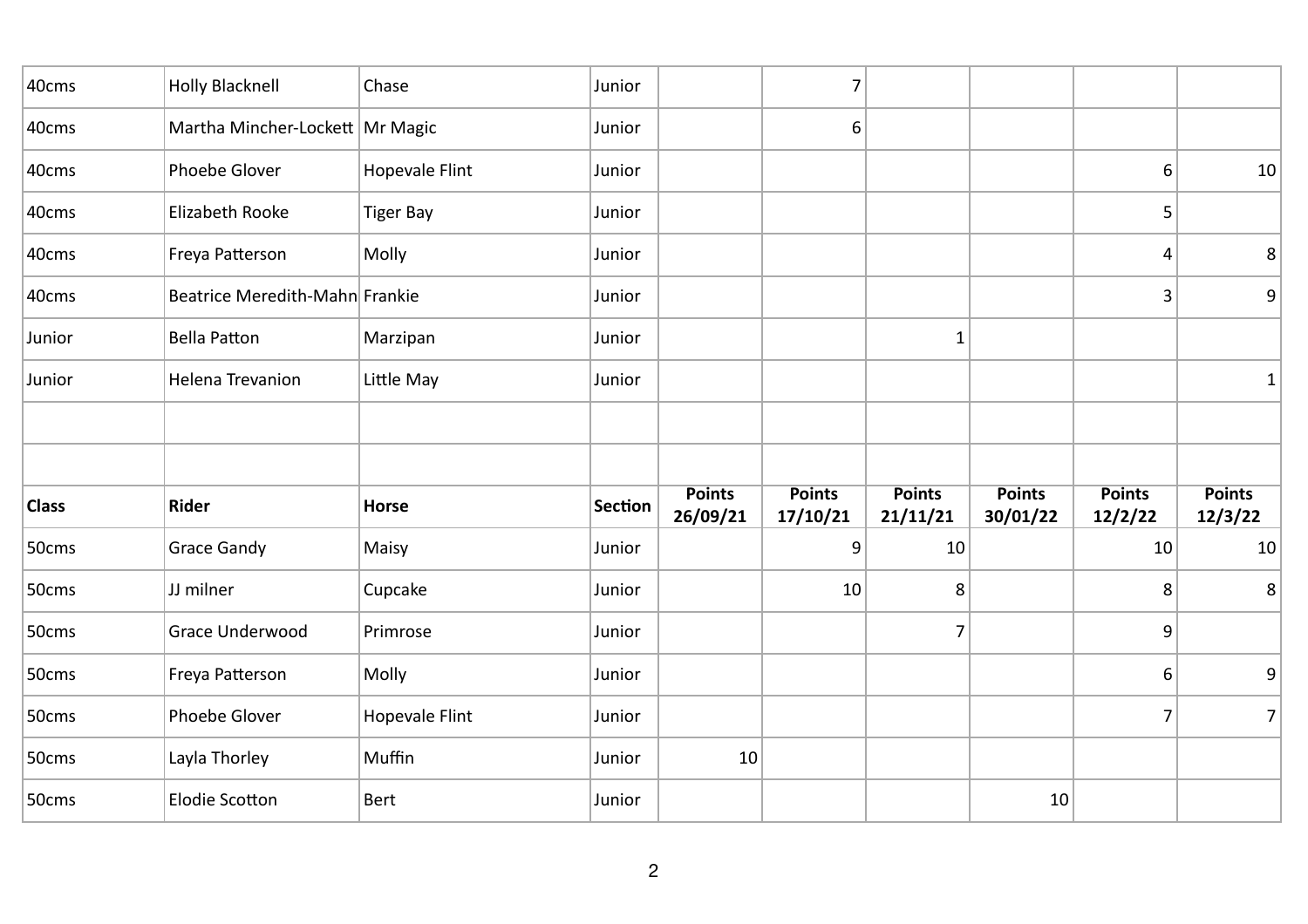| 50cms | Sumer Richards            | Silver                   | Junior | 9              |              |              |              |   |   |
|-------|---------------------------|--------------------------|--------|----------------|--------------|--------------|--------------|---|---|
| 50cms | Jemima Gautier            | Maybrookes Sonny Delight | Junior |                |              | 9            |              |   |   |
| 50cms | Emelia Allen              | Barry                    | Junior |                |              |              | 9            |   |   |
| 50cms | Ellen Cambidge            | Gizmo                    | Junior |                | 8            |              |              |   |   |
| 50cms | Jack Kidd                 | Minky                    | Junior | 8              |              |              |              |   |   |
| 50cms | Nerys Pope                | Charley                  | Junior |                |              |              | 8            |   |   |
| 50cms | JJ milner                 | Barney                   | Junior |                |              | 6            |              |   |   |
| 50cms | Macy Stokes               | Kalmara What a Surprise  | Junior |                |              | 5            | $\mathbf{1}$ |   |   |
| 50cms | Katie-belle Calladine     | <b>Bedw Flash</b>        | Junior |                |              |              |              |   | 6 |
| 50cms | Elizabeth Rooke           | <b>Tiger Bay</b>         | Junior |                |              |              |              | 5 |   |
| 50cms | <b>Beatrice Trevanion</b> | Whistle                  | Junior |                |              |              |              |   | 5 |
| 50cms | Hannah Jones              | Mr Darcy                 | Junior |                | $\mathbf{1}$ |              |              |   |   |
| 50cms | <b>Holly Blacknell</b>    | Ellie Mae                | Junior |                | $\mathbf{1}$ |              |              |   |   |
| 50cms | Lucy Welch                | Sir Puzzle Pants         | Junior | $\mathbf{1}$   |              |              |              |   |   |
| 50cms | Chloe mai CoCerill        | Pandora                  | Junior |                |              | $\mathbf{1}$ |              |   |   |
|       |                           |                          |        |                |              |              |              |   |   |
| 50cms | Rebecca                   | Max                      | Senior | $\overline{7}$ |              |              | 10           |   | 9 |
| 50cms | Ed Bourne                 | Bolly                    | Senior | 9              | 10           |              |              |   |   |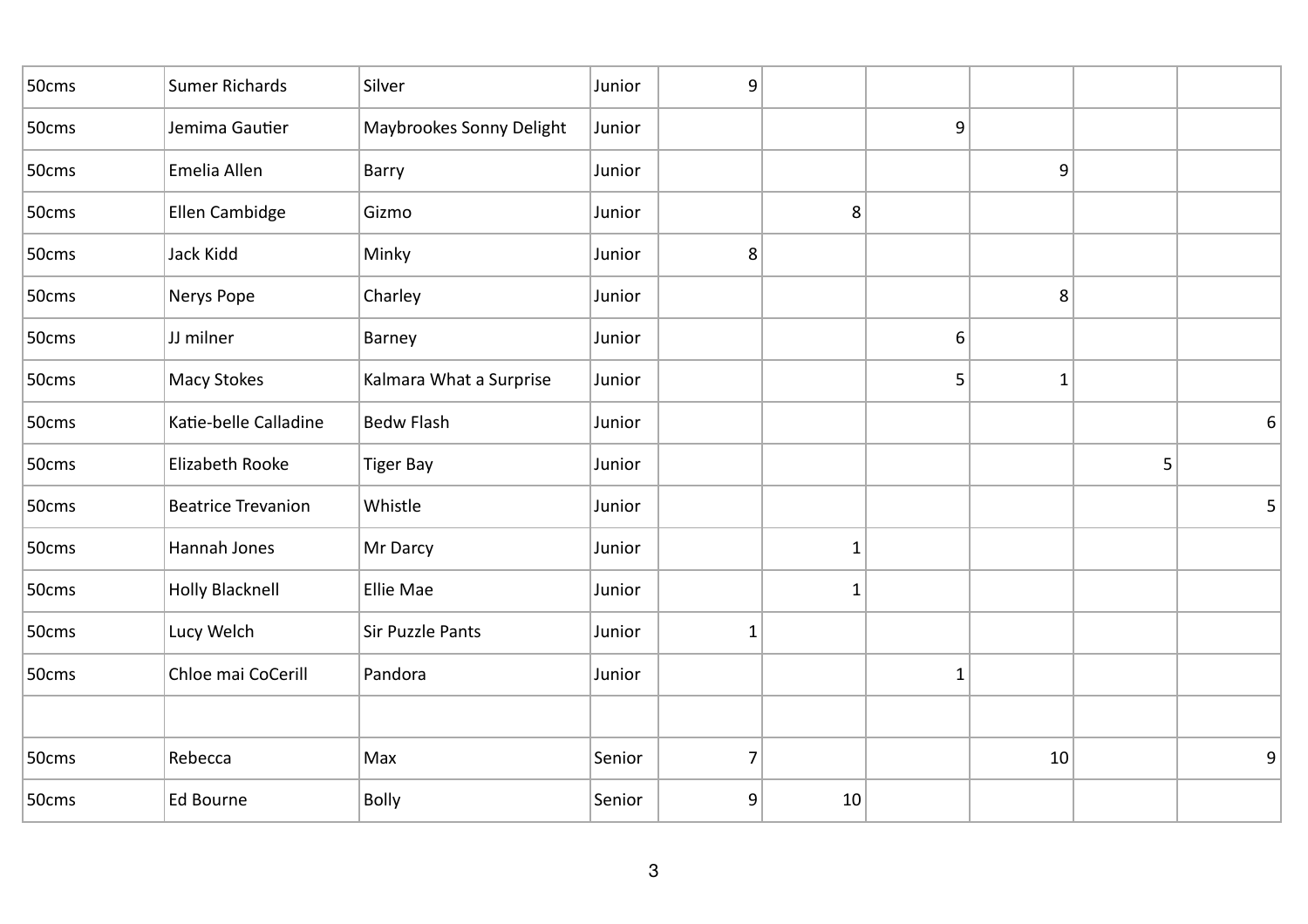| 50cms | Sarah Platts               | Douglas              | Senior |              | 1            |                |   |             | 10 |
|-------|----------------------------|----------------------|--------|--------------|--------------|----------------|---|-------------|----|
| 50cms | Anne Marshall              | <b>Buzz</b>          | Senior | 10           |              |                |   |             |    |
| 50cms | Sophy Gowan                | The Gingerbread Man  | Senior |              |              | 10             |   |             |    |
| 50cms | Heidi O'Neill              | A Little Twirl       | Senior |              |              |                |   | 10          |    |
| 50cms | Jane Webber                | Alfie                | Senior |              | 9            |                |   |             |    |
| 50cms | Heidi O'Neill              | Little Podge         | Senior |              |              | 9              |   |             |    |
| 50cms | Fiona Heath                | Dolly the Unicorm    | Senior |              |              |                | 9 |             |    |
| 50cms | Sophie Welch               | <b>Mello Moments</b> | Senior | 8            |              |                |   |             |    |
| 50cms | Sophy Gowan                | George               | Senior |              |              | 8              |   |             |    |
| 50cms | Jodie Watson               | Diamond              | Senior |              |              | $\overline{7}$ |   |             |    |
| 50cms | Karen Arlott               | Codey                | Senior |              |              | 6              |   |             |    |
| 50cms | Adriana Coupe              | Magic                | Senior |              |              | 5              |   |             |    |
| 50cms | <b>Honor Challand</b>      | Woody                | Senior | $\mathbf{1}$ |              |                |   |             |    |
| 50cms | Amanda couzens-davies Chez |                      | Senior |              | $\mathbf{1}$ |                |   |             |    |
| 50cms | Zoe Urwin                  | Dusty                | Senior |              | $\mathbf{1}$ |                |   |             |    |
| 50cms | Daisy Adams                | Max                  | Senior |              |              | $\mathbf{1}$   |   |             |    |
| 50cms | Stephanie Hobson           | Elbandanna           | Senior |              |              | $\mathbf{1}$   |   |             |    |
| 50cms | Jane Underwood             | Ringo                | Senior |              |              |                |   | $\mathbf 1$ |    |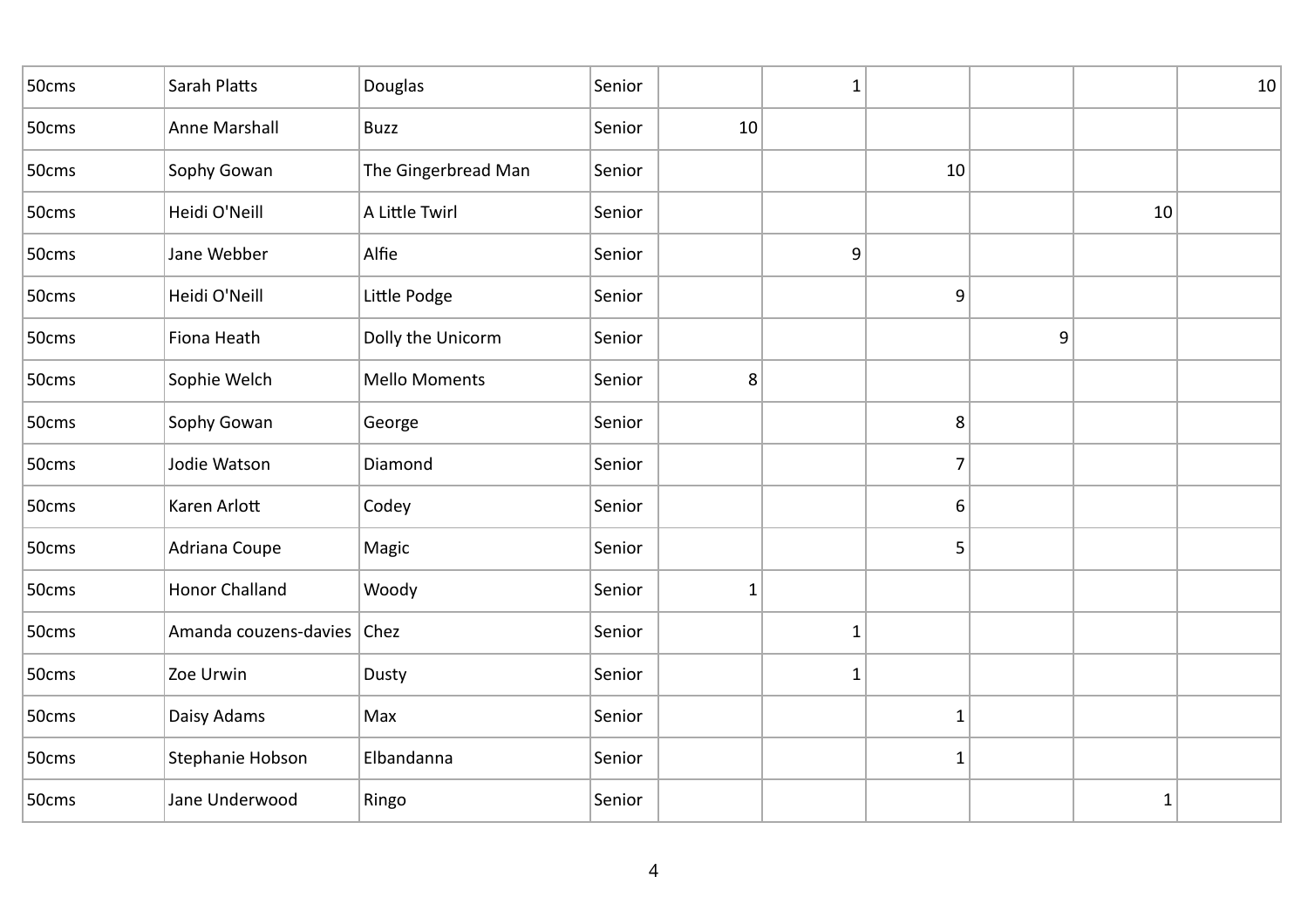| <b>Class</b> | <b>Rider</b>            | <b>Horse</b>                     | <b>Section</b> | <b>Points</b><br>26/09/21 | <b>Points</b><br>17/10/21 | <b>Points</b><br>21/11/21 | <b>Points</b><br>30/01/22 | <b>Points</b><br>12/2/22 | <b>Points</b><br>12/3/22 |
|--------------|-------------------------|----------------------------------|----------------|---------------------------|---------------------------|---------------------------|---------------------------|--------------------------|--------------------------|
| 60cms        | Ellen                   | Gizmo                            | Junior         |                           | 10                        |                           |                           |                          | 8                        |
| 60cms        | Macy Stokes             | Kalmara What a Surprise          | Junior         |                           |                           | 8                         | 4                         | $\mathbf{1}$             |                          |
| 60cms        | Lizzie Sargeant         | Sinne                            | Junior         |                           | 8                         | $\mathbf{1}$              | 1                         |                          |                          |
| 60cms        | Lily Crompton           | <b>Stonedge Comet</b>            | Junior         | 10                        |                           |                           |                           |                          |                          |
| 60cms        | Sophie Coupe            | Pepper                           | Junior         |                           |                           | 10                        |                           |                          |                          |
| 60cms        | Matilda Alexander       | Rosebury Little Diamond          | Junior         |                           |                           |                           | 10                        |                          |                          |
| 60cms        | Abi Rogers              | <b>Burnthouse Lane Riziak</b>    | Junior         |                           |                           |                           |                           | 10                       |                          |
| 60cms        | Emma Seaton             | Calli                            | Junior         |                           |                           |                           |                           |                          | 10                       |
| 60cms        | Molly Brown             | Calli                            | Junior         |                           | 9                         |                           |                           |                          |                          |
| 60cms        | Victoria Neachell       | Secret                           | Junior         |                           |                           | 9                         |                           |                          |                          |
| 60cms        | Lizzie Sargeant         | Jock                             | Junior         |                           |                           |                           | 9                         |                          |                          |
| 60cms        | Millie Richards-Grindon | Patch                            | Junior         |                           |                           |                           |                           | 9                        |                          |
| 60cms        | <b>Ellie Tonkin</b>     | Taurmore Something Wonder Junior |                |                           |                           |                           |                           |                          | 9 <sup>1</sup>           |
| 60cms        | Nell Kent               | Bear                             | Junior         |                           |                           |                           | 8                         |                          |                          |
| 60cms        | <b>Elodie Scotton</b>   | <b>Bert</b>                      | Junior         |                           |                           |                           |                           | 8                        |                          |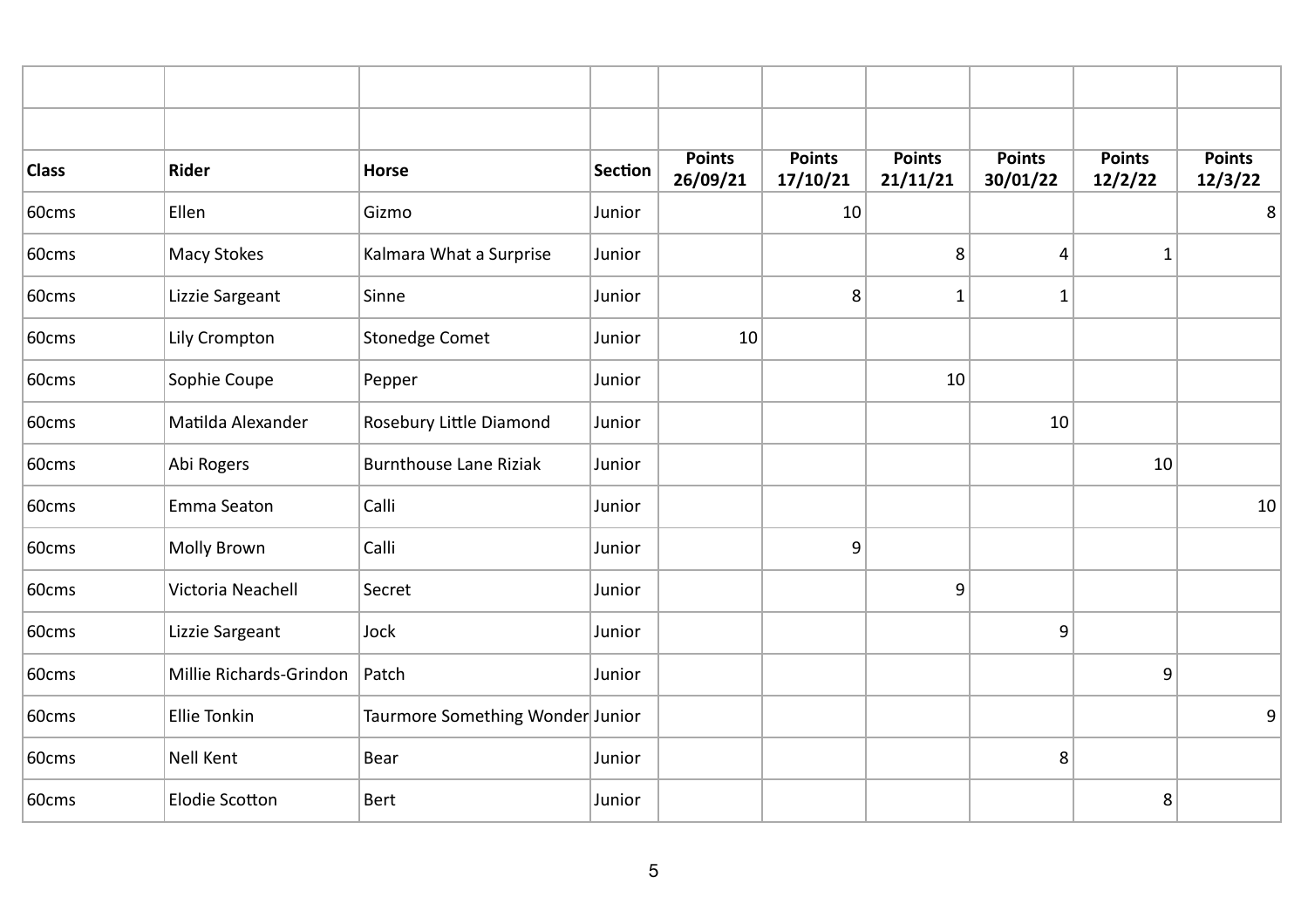| 60cms | Jemima Gautier         | Maybrookes Sonny Delight | Junior |              |   | $\overline{7}$ |                |    |    |
|-------|------------------------|--------------------------|--------|--------------|---|----------------|----------------|----|----|
| 60cms | Masie Alexander        | Rowfantina Jammy Dodger  | Junior |              |   |                | $\overline{7}$ |    |    |
| 60cms | Katie-belle Calladine  | <b>Bedw Flash</b>        | Junior |              |   |                |                |    | 7  |
| 60cms | Seb Scotton            | My Barney Rubble         | Junior |              |   |                | 6              |    |    |
| 60cms | <b>Tia Tuckley</b>     | Fenice                   | Junior |              |   |                | 5              |    |    |
| 60cms | Reeva Mason            | Colne Hawk               | Junior |              |   |                | 3              |    |    |
| 60cms | Connie Lloyd           | Haselor Jenny Wren       | Junior |              |   |                | $\overline{2}$ |    |    |
| 60cms | Lily-May Sutton        | Wish                     | Junior |              | 1 |                |                |    |    |
| 60cms | Ted Mincher-Lockett    | Mr Magic                 | Junior |              | 1 |                |                |    |    |
| 60cms | Olivia Hollingworth    | Flyer                    | Junior | $\mathbf{1}$ |   |                |                |    |    |
| 60cms | <b>Abigail Thomas</b>  | Jonty                    | Junior | $\mathbf{1}$ |   |                |                |    |    |
| 60cms | <b>Grace Underwood</b> | Primrose                 | Junior |              |   |                |                | 1  |    |
|       |                        |                          |        |              |   |                |                |    |    |
| 60cms | <b>Chris Crane</b>     | Bonnie                   | Senior | 9            | 9 | 9              | 10             | 10 | 10 |
| 60cms | Sian Mann              | <b>Hatton Petal</b>      | Senior | 7            | 8 | 8              | 8              |    |    |
| 60cms | Debbie Round           | Rooster                  | Senior | 8            | 7 | 7              |                |    |    |
| 60cms | Anne Marshall          | <b>Buzz</b>              | Senior | 10           |   |                | 4              |    |    |
| 60cms | Rena Roberts           | <b>Bolly</b>             | Senior | 6            | 5 |                |                |    |    |
|       |                        |                          |        |              |   |                |                |    |    |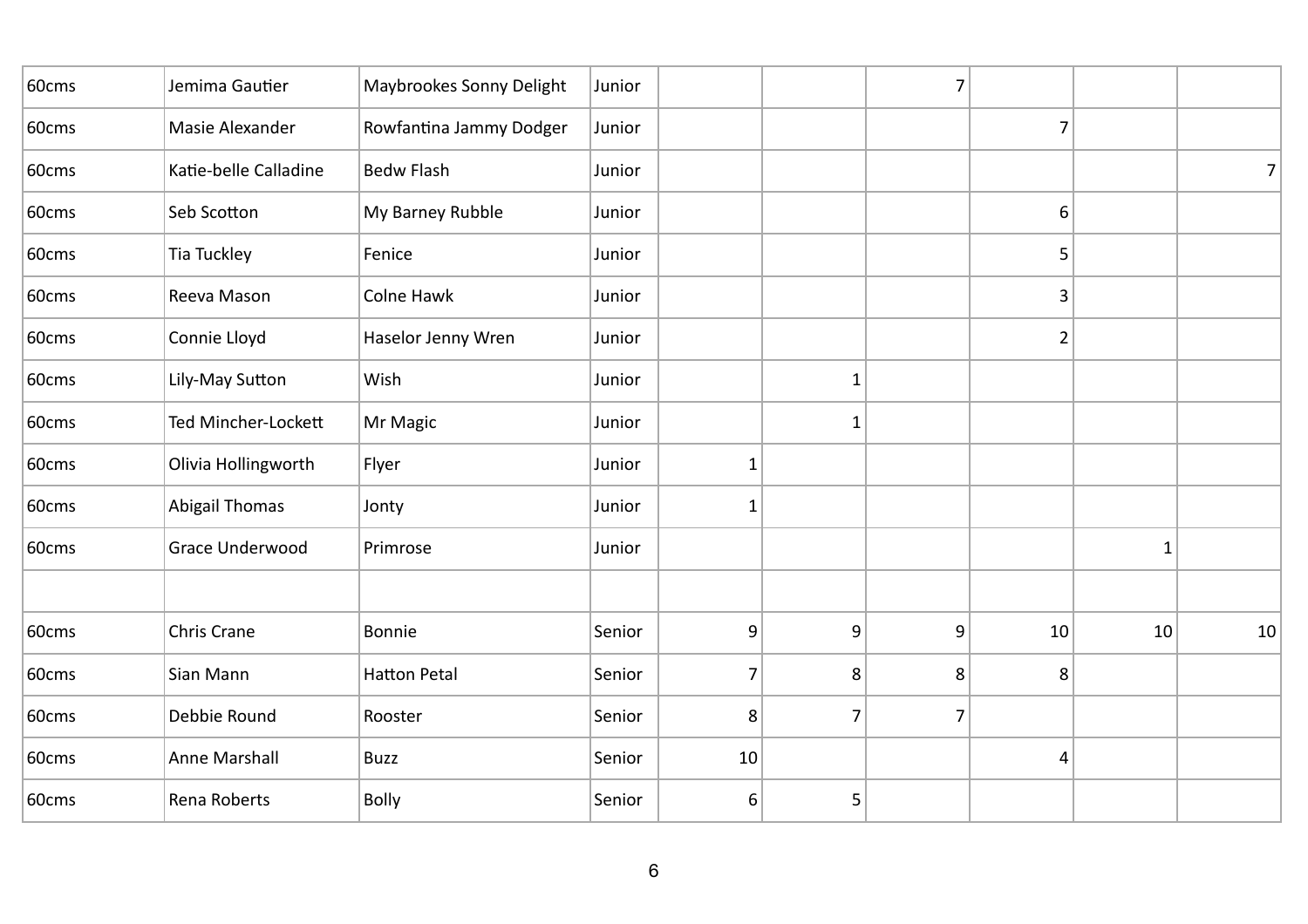| Vikki Ferguson   | Honey                  | Senior                     | 10           |    |                |   |                |
|------------------|------------------------|----------------------------|--------------|----|----------------|---|----------------|
| Sally Tuckley    | Fen                    | Senior                     |              | 10 |                |   |                |
| Kate Hardt       | Irish Ginger Nut       | Senior                     |              |    | 9              |   |                |
| Heidi O'Neill    | Pochahontus            | Senior                     |              |    |                | 9 |                |
| Zoe Owen         | Tommy                  | Senior                     |              |    |                |   | 9              |
| Zoe Owen         | Tommy                  | Senior                     |              |    |                | 8 |                |
| Julia Seaton     | <b>Borris</b>          | Senior                     |              |    |                |   | $\,8\,$        |
| Katie Scott      | Miss Buttercup         | Senior                     |              |    | $\overline{7}$ |   |                |
| Lindsay Haste    | Archie                 | Senior                     |              |    |                |   | $\overline{7}$ |
| Di Rohan         | Vinnie                 | Senior                     | 6            |    |                |   |                |
| Rebecca Stelling | Marley                 | Senior                     |              | 6  |                |   |                |
| Sue Stepp        | Penny                  | Senior                     |              |    | 6              |   |                |
| Sally Howse      | <b>Tonelli Promise</b> | Senior                     |              | 5  |                |   |                |
| Patsy Pyke       | Southern Fox           | Senior                     |              |    | 5              |   |                |
| Sara             | Charlie                | Senior                     |              | 4  |                |   |                |
| Katie Shaw       | Amber                  | Senior                     |              |    | 3              |   |                |
|                  |                        | Senior                     | $\mathbf{1}$ |    |                |   |                |
| Zoe Urwin        | Dusty                  | Senior                     | 1            |    |                |   |                |
|                  |                        | Amanda couzens-davies Chez |              |    |                |   |                |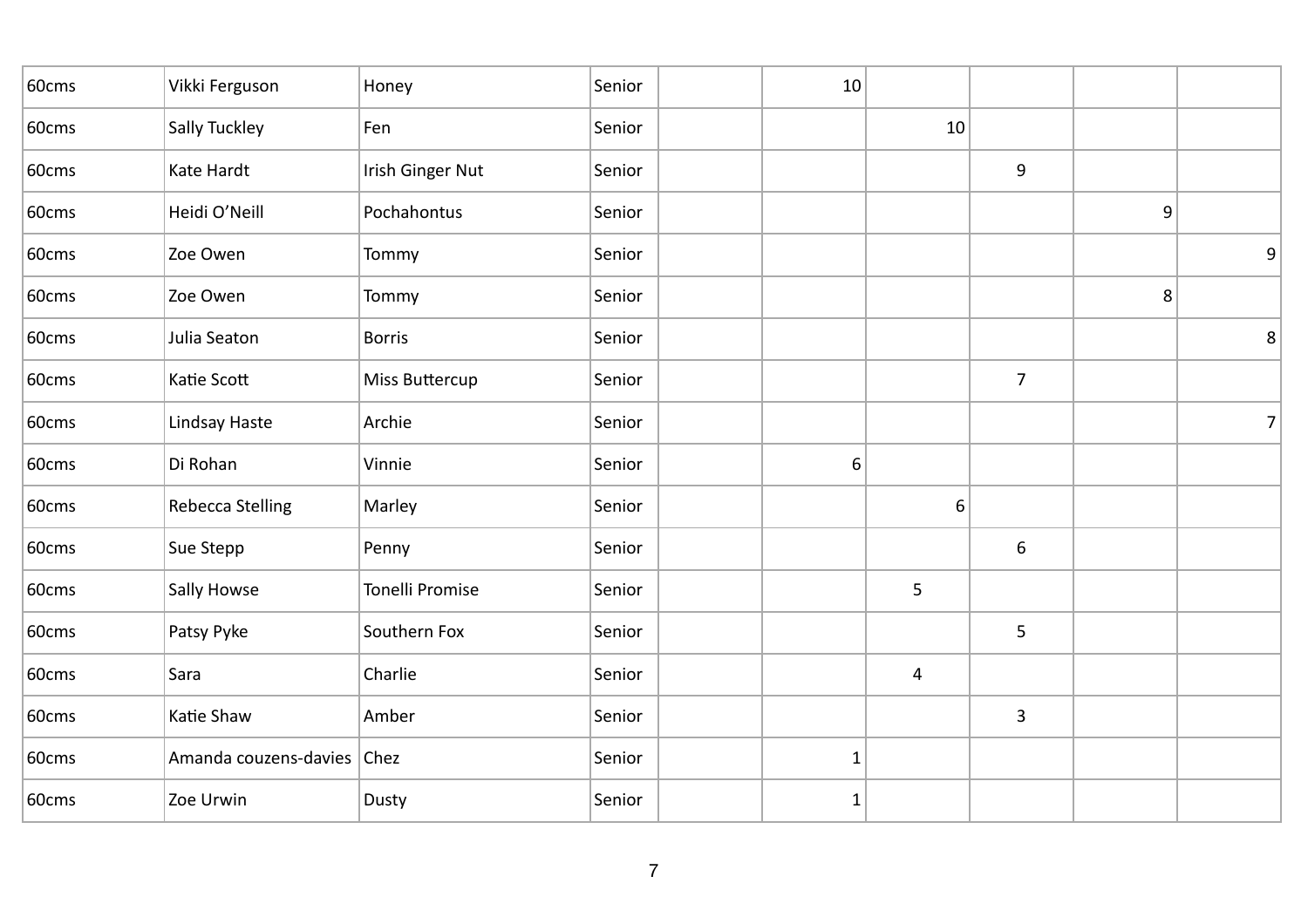| 60cms        | Emma Siekacz        | Corwen Crystal Dawn         | Senior         | 1                         |                           |                           |                           |                          |                          |
|--------------|---------------------|-----------------------------|----------------|---------------------------|---------------------------|---------------------------|---------------------------|--------------------------|--------------------------|
| 60cms        | Abbie Burrows       | Vinnie                      | Senior         | $\mathbf{1}$              |                           |                           |                           |                          |                          |
| 60cms        | Karen Tidman        | Welsh Wizard                | Senior         | $\mathbf{1}$              |                           |                           |                           |                          |                          |
| 60cms        | Pagan Prinold       | Wilderswood Blossom         | Senior         |                           |                           | $\mathbf{1}$              |                           |                          |                          |
| 60cms        | Penny Crips         | Caramac                     | Senior         |                           |                           |                           | $\mathbf 1$               |                          |                          |
| 60cms        | Jayne George        | Penpont Brodie              | Senior         |                           |                           |                           | $\mathbf{1}$              |                          |                          |
|              |                     |                             |                |                           |                           |                           |                           |                          |                          |
| <b>Class</b> | Rider               | <b>Horse</b>                | <b>Section</b> | <b>Points</b><br>26/09/21 | <b>Points</b><br>17/10/21 | <b>Points</b><br>21/11/21 | <b>Points</b><br>30/01/22 | <b>Points</b><br>12/2/22 | <b>Points</b><br>12/3/22 |
| 70cms        | Ruby Birchenough    | Alverley Honeysuckle Rose   | Junior         |                           |                           |                           | 1                         | 10                       | 10                       |
| 70cms        | Jemima Gautier      | Fieldside Royal Approval    | Junior         |                           | 10                        | 10                        |                           |                          |                          |
| 70cms        | Izzy Williams       | Miami                       | Junior         | 10                        |                           | $\overline{7}$            |                           |                          |                          |
| 70cms        | Matilda Alexander   | <b>Glandrine Pied Piper</b> | Junior         |                           |                           |                           | 10                        |                          |                          |
| 70cms        | Jazz Rohan          | Dolan Pete                  | Junior         |                           |                           | 4                         |                           |                          | 6                        |
| 70cms        | <b>Esmie Timmis</b> | Misty                       | Junior         |                           | 9                         |                           |                           |                          |                          |
| 70cms        | Lydia Ibbetson      | <b>Bubbles</b>              | Junior         | $\mathbf{1}$              | 8                         |                           |                           |                          |                          |
| 70cms        | Lilly Busby         | Dancing Queen               | Junior         | 9                         |                           |                           |                           |                          |                          |
| 70cms        | Alisha mansell      | Rosie                       | Junior         |                           |                           | 9                         |                           |                          |                          |
| 70cms        | <b>Esmie Timmis</b> | Misty                       | Junior         |                           |                           |                           | 9                         |                          |                          |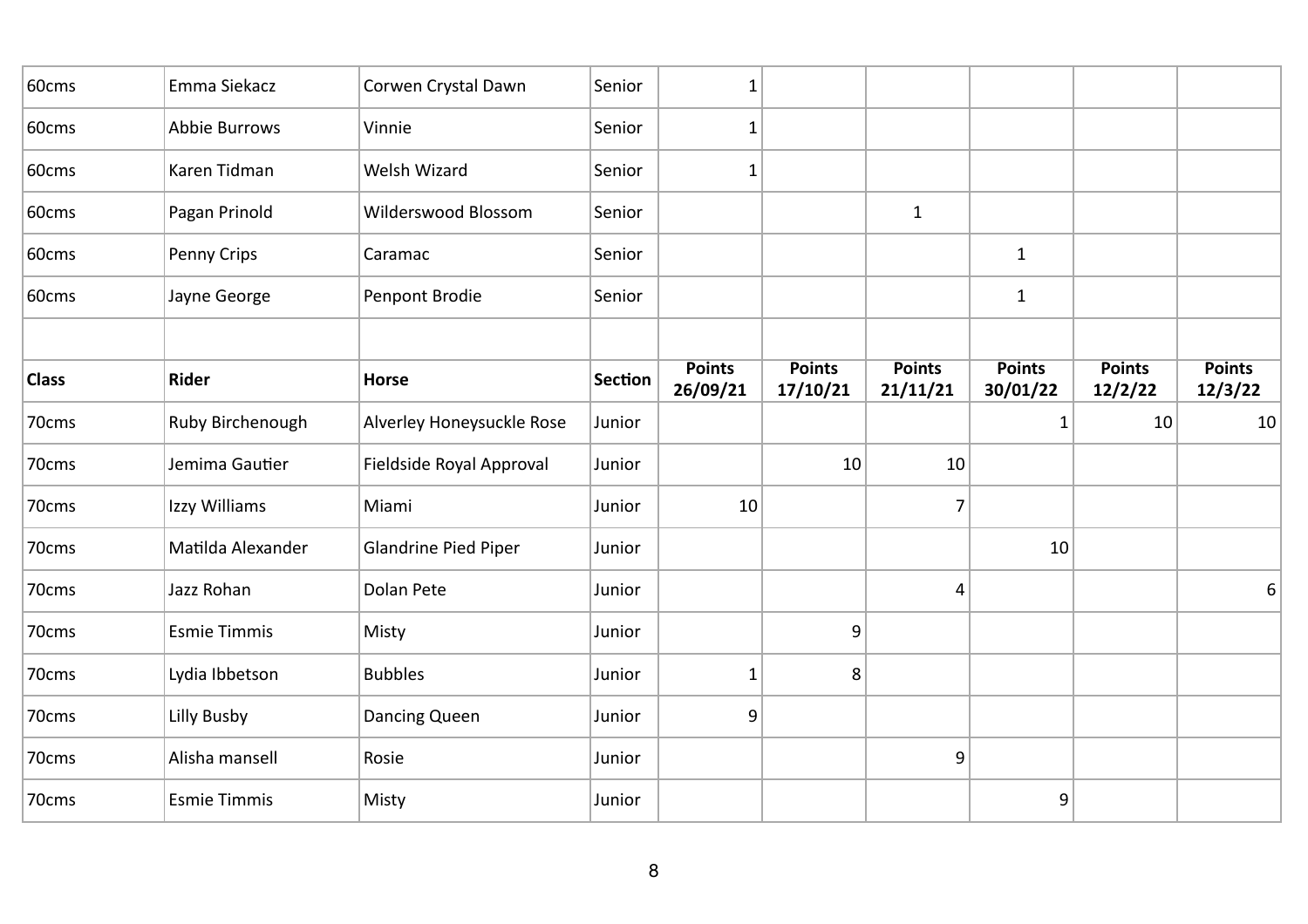| Ruby Birchenough            | Magic                   | Junior |                                  |              |   |   | 9 |   |
|-----------------------------|-------------------------|--------|----------------------------------|--------------|---|---|---|---|
| <b>Verity Trevanion</b>     | Tyersal Correndula Kate | Junior |                                  |              |   |   |   | 9 |
| <b>Isabel Harper Davies</b> | Cratloe OG              | Junior | 8                                |              |   |   |   |   |
| <b>Ella Farrell</b>         | The Brewer              | Junior |                                  |              | 8 |   |   |   |
| Lizzie Sargeant             | Sinne                   | Junior |                                  |              |   | 8 |   |   |
| Charlotte Lees              | Carriagbawn Prince      | Junior |                                  |              |   |   |   | 8 |
| Zsazsa Rowland              | Flossy                  | Junior | $\overline{7}$                   |              |   |   |   |   |
| Connie Lloyd                | Haselor Jenny Wren      | Junior |                                  |              |   | 7 |   |   |
| <b>Ellie Tonkin</b>         |                         |        |                                  |              |   |   |   | 7 |
| Victoria neachell           | Cruz                    | Junior |                                  |              | 6 |   |   |   |
| <b>Bella Timmis</b>         | <b>Bright Spark</b>     | Junior |                                  |              | 5 |   |   |   |
| <b>Balla Timmis</b>         | <b>Bright Spark</b>     | Junior |                                  |              |   |   |   | 5 |
| Connie Askin                | Secret Diamond          | Junior |                                  |              | 3 |   |   |   |
| Ted Mincher-Lockett         | Cracker                 | Junior |                                  | 1            |   |   |   |   |
| Jaden Wilson                | Maggie                  | Junior |                                  | 1            |   |   |   |   |
| <b>Tilly Love</b>           | Beauty                  | Junior |                                  | 1            |   |   |   |   |
| Eva Roberts                 | Jerry                   | Junior |                                  | $\mathbf{1}$ |   |   |   |   |
| Jack Busby                  | Leonardo V              | Junior | ${\bf 1}$                        |              |   |   |   |   |
|                             |                         |        | Taurmore Something Wonder Junior |              |   |   |   |   |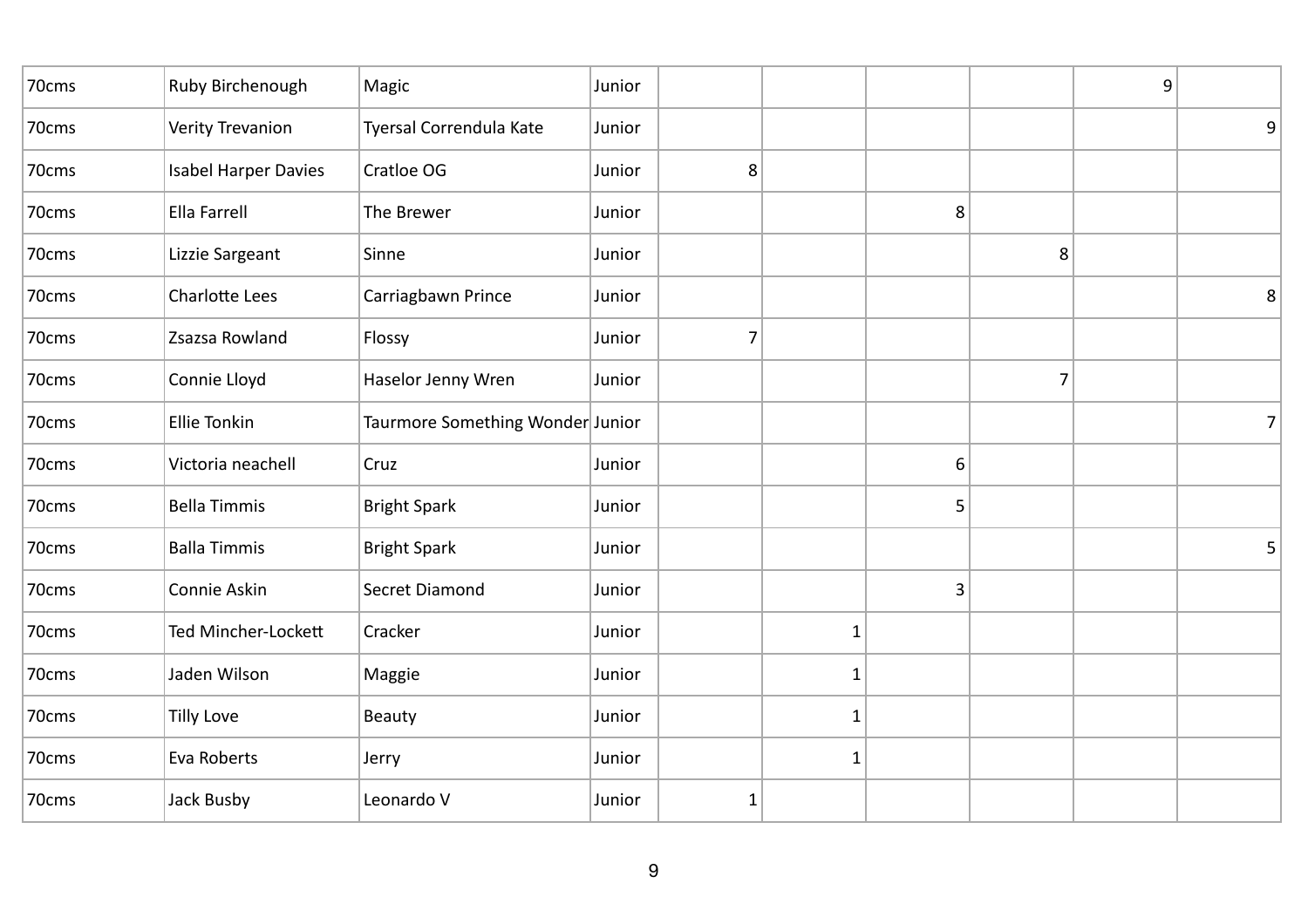| 70cms | <b>Abigail Thomas</b> | Jonty         | Junior | $\mathbf{1}$     |              |              |                |    |    |
|-------|-----------------------|---------------|--------|------------------|--------------|--------------|----------------|----|----|
| 70cms | Rebecca Higgins       | Molly         | Junior | $\mathbf{1}$     |              |              |                |    |    |
| 70cms | Eva Trippier          | Paddy         | Junior |                  |              | $\mathbf 1$  |                |    |    |
| 70cms | Lizzie Sargeant       | Jock          | Junior |                  |              | $\mathbf{1}$ |                |    |    |
|       |                       |               |        |                  |              |              |                |    |    |
| 70cms | Chris Crane           | Bonnie        | Senior |                  | 8            | 3            | $\overline{7}$ |    | 9  |
| 70cms | Jo green              | Marley        | Senior | $\boldsymbol{9}$ | 9            | 6            |                |    |    |
| 70cms | Karen Gollins         | Ronnie        | Senior | 7                | 4            | 7            |                |    |    |
| 70cms | Karen Davis           | Sisulu        | Senior |                  |              |              | $\,8\,$        |    | 10 |
| 70cms | Sarah nedic           | Zoe           | Senior |                  | 10           | 5            |                |    |    |
| 70cms | <b>Rachel Morris</b>  | Dan           | Senior | 10               |              |              |                |    |    |
| 70cms | Kaite Shaw            | Alfie         | Senior |                  |              | 10           |                |    |    |
| 70cms | Vikki Ferguson        | Alfie         | Senior |                  |              |              | 10             |    |    |
| 70cms | Zoe Owen              | Tommy         | Senior |                  |              |              |                | 10 |    |
| 70cms | Francesca Jackson     | May           | Senior | 8                | $\mathbf{1}$ |              |                |    |    |
| 70cms | Pagan Prinold         | Wood you like | Senior |                  |              | 9            |                |    |    |
| 70cms | Vikki Ferguson        | Honey I'm Dun | Senior |                  |              |              | 9              |    |    |
| 70cms | Jade Brassington      | Rhein Gold    | Senior |                  |              |              |                | 9  |    |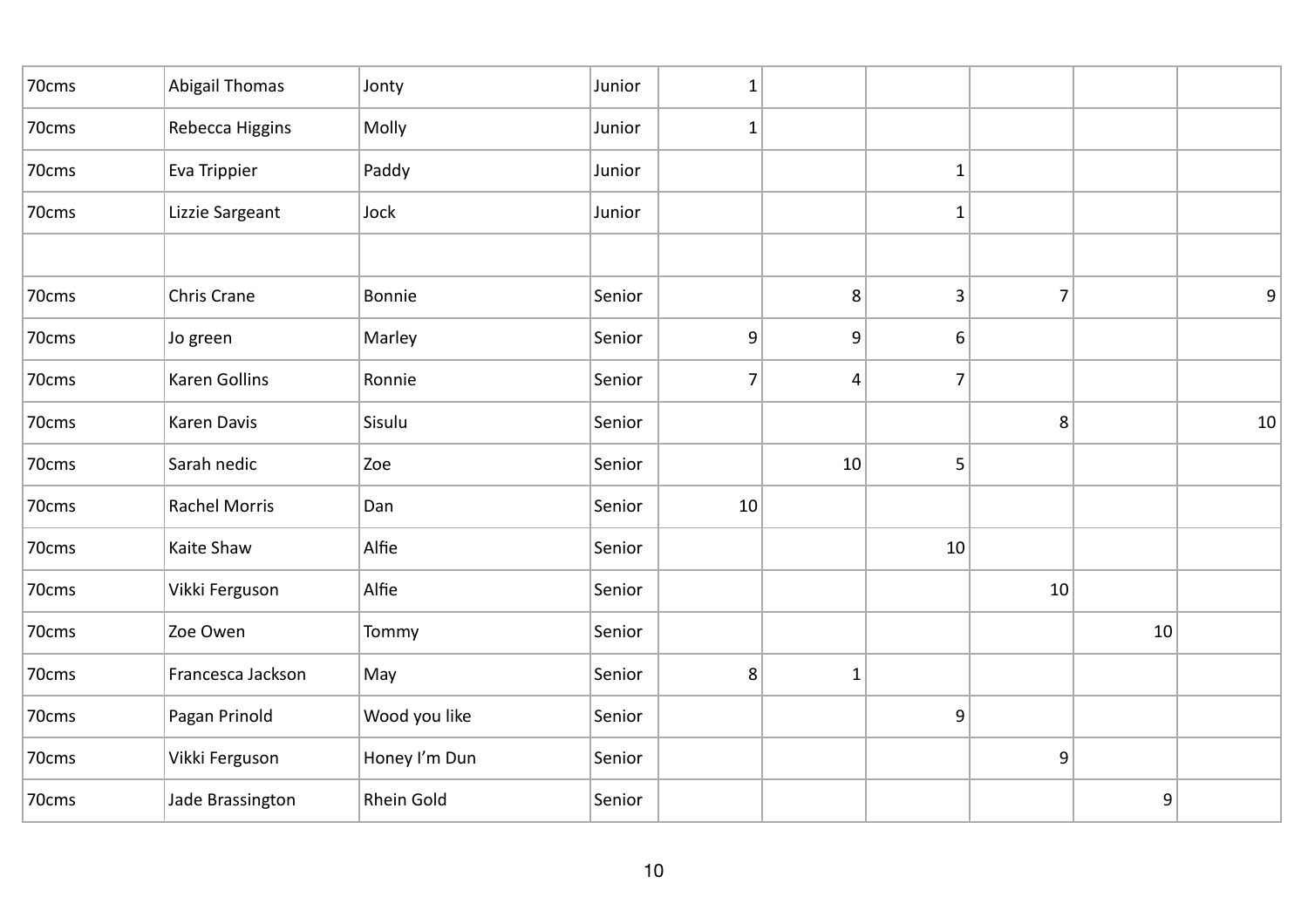| 70cms | Zoey Owen            | Tommy                 | Senior |   |                |                |                | $\,8\,$ |
|-------|----------------------|-----------------------|--------|---|----------------|----------------|----------------|---------|
| 70cms | Helen Dolisznyj      | <b>Bold Connor</b>    | Senior |   |                | 8              |                |         |
| 70cms | Wendy Woodward       | Royal Prince          | Senior |   | $\overline{7}$ |                |                |         |
| 70cms | Demi Russell         | Little Saredon Sandra | Senior |   | $6 \mid$       |                |                |         |
| 70cms | Karen Tidman         | Welsh Wizard          | Senior | 6 |                |                |                |         |
| 70cms | Lorraine Nicholls    | Yolo                  | Senior |   |                |                | 6              |         |
| 70cms | Cathrine gibbs       | Pause for applause    | Senior |   | 5              |                |                |         |
| 70cms | Jenny Hemmings       | Tig                   | Senior |   |                |                | 5              |         |
| 70cms | Sally Tuckley        | Fen                   | Senior |   |                | 4              |                |         |
| 70cms | Patsy Pyke           | Southern Fox          | Senior |   |                |                | 4              |         |
| 70cms | <b>Gill Rawlings</b> | <b>Buddy</b>          | Senior |   | 3              |                |                |         |
| 70cms | Jenny Hemmings       | Isla                  | Senior |   |                |                | 3              |         |
| 70cms | Heidi O'Neill        | Lucky Dancer          | Senior |   |                | $\overline{2}$ |                |         |
| 70cms | Sue Stepp            | Penny                 | Senior |   |                |                | $\overline{2}$ |         |
| 70cms | Hayley Norgrove      | <b>Mountain Molly</b> | Senior |   | $\mathbf{1}$   |                |                |         |
| 70cms | Jessica Clarke       | Galway guiness        | Senior |   | 1              |                |                |         |
| 70cms | Piper smith          | Mammy's Lad           | Senior |   | $\mathbf{1}$   |                |                |         |
| 70cms | Heidi O'Neill        | <b>Ben Gem</b>        | Senior |   |                | $\mathbf 1$    |                |         |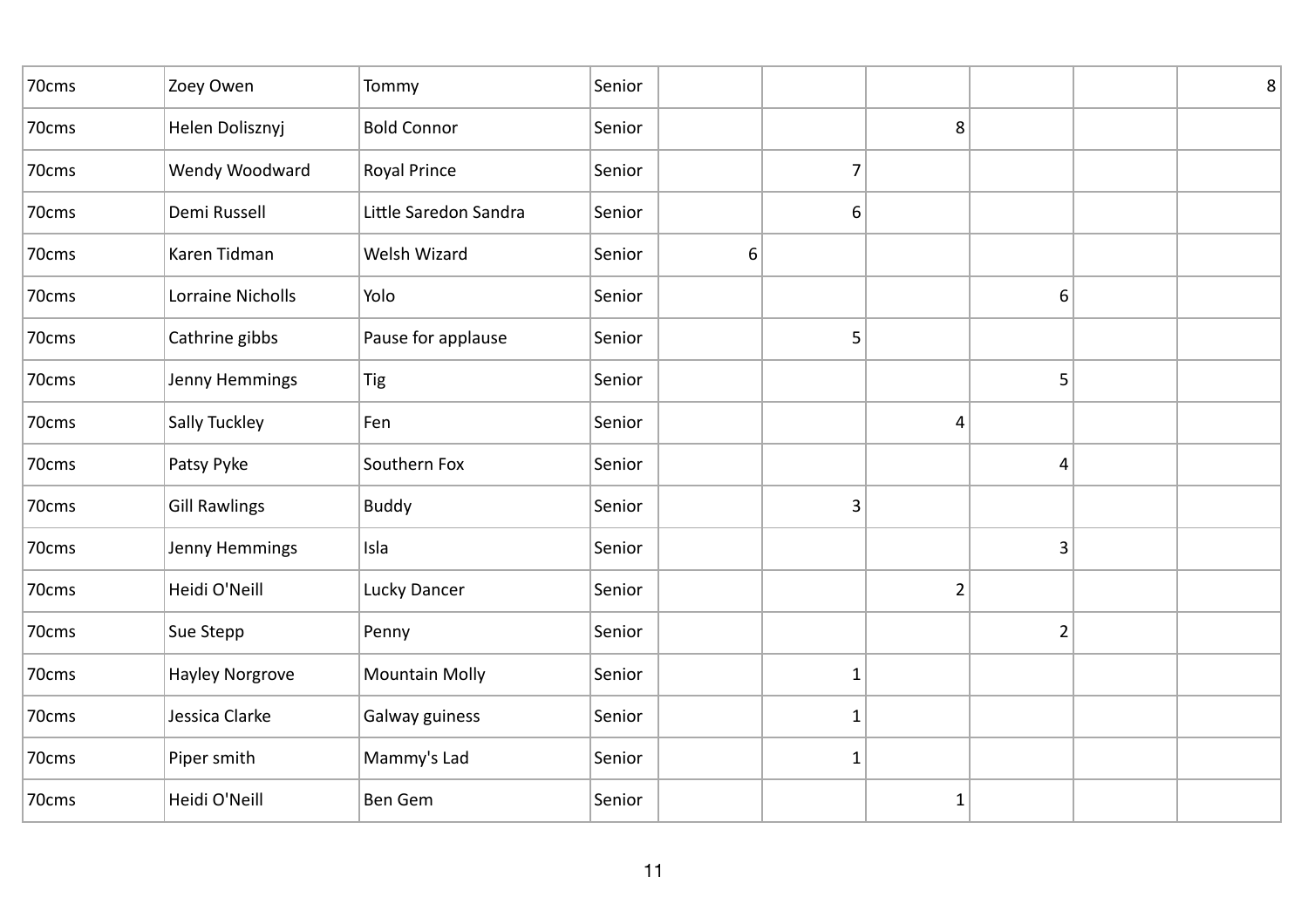| 70cms        | Anne Marshall               | <b>Buzz</b>                        | Senior         |                           |                           |                           | $\mathbf 1$               |                          |                          |
|--------------|-----------------------------|------------------------------------|----------------|---------------------------|---------------------------|---------------------------|---------------------------|--------------------------|--------------------------|
| 70cms        | Thomas Hardt                | Irish Oak                          | Senior         |                           |                           |                           | 1                         |                          |                          |
|              |                             |                                    |                |                           |                           |                           |                           |                          |                          |
|              |                             |                                    |                |                           |                           |                           |                           |                          |                          |
| <b>Class</b> | Rider                       | <b>Horse</b>                       | <b>Section</b> | <b>Points</b><br>26/09/21 | <b>Points</b><br>17/10/21 | <b>Points</b><br>21/11/21 | <b>Points</b><br>30/01/22 | <b>Points</b><br>12/2/22 | <b>Points</b><br>12/3/22 |
| 80cms        | Ruby Birchenough            | My Sweet Merci                     | Junior         |                           |                           |                           | 10                        | 10                       | 10                       |
| 80cms        | Ruby Birchenough            | Alverley Honeysuckle Rose          | Junior         |                           |                           |                           | 10                        | 9                        | 5                        |
| 80cms        | Jemima Gautier              | Fieldside Royal Approval           | Junior         |                           | 10                        | 10                        |                           |                          |                          |
| 80cms        | <b>Isabel Harper Davies</b> | Annisbrook Charley                 | Junior         | 9                         |                           | 6                         | 4                         |                          |                          |
| 80cms        | Nancy Kelsey                | Neriske van de Cruyenvelden Junior |                | 10                        |                           |                           |                           |                          |                          |
| 80cms        | Hannah Parton               | Flynn                              | Junior         |                           | $\overline{7}$            |                           | 3                         |                          |                          |
| 80cms        | <b>Charlotte Lees</b>       | Carriagbawn Prince                 | Junior         |                           |                           | $\mathbf{1}$              |                           |                          | 9                        |
| 80cms        | <b>Tess Weston</b>          | Boo                                | Junior         |                           | 9                         |                           |                           |                          |                          |
| 80cms        | Connie Askin                | Secret Diamond                     | Junior         |                           |                           | 9                         |                           |                          |                          |
| 80cms        | Chloe Sharman               | Westmount Leah                     | Junior         |                           |                           |                           | 9                         |                          |                          |
| 80cms        | Lucy Evans                  | Dan                                | Junior         |                           | 8                         |                           |                           |                          |                          |
| 80cms        | Izzy Williams               | Miami                              | Junior         |                           |                           | 8                         |                           |                          |                          |
| 80cms        | Ella Farrell                | The Brewer                         | Junior         |                           |                           |                           | 8                         |                          |                          |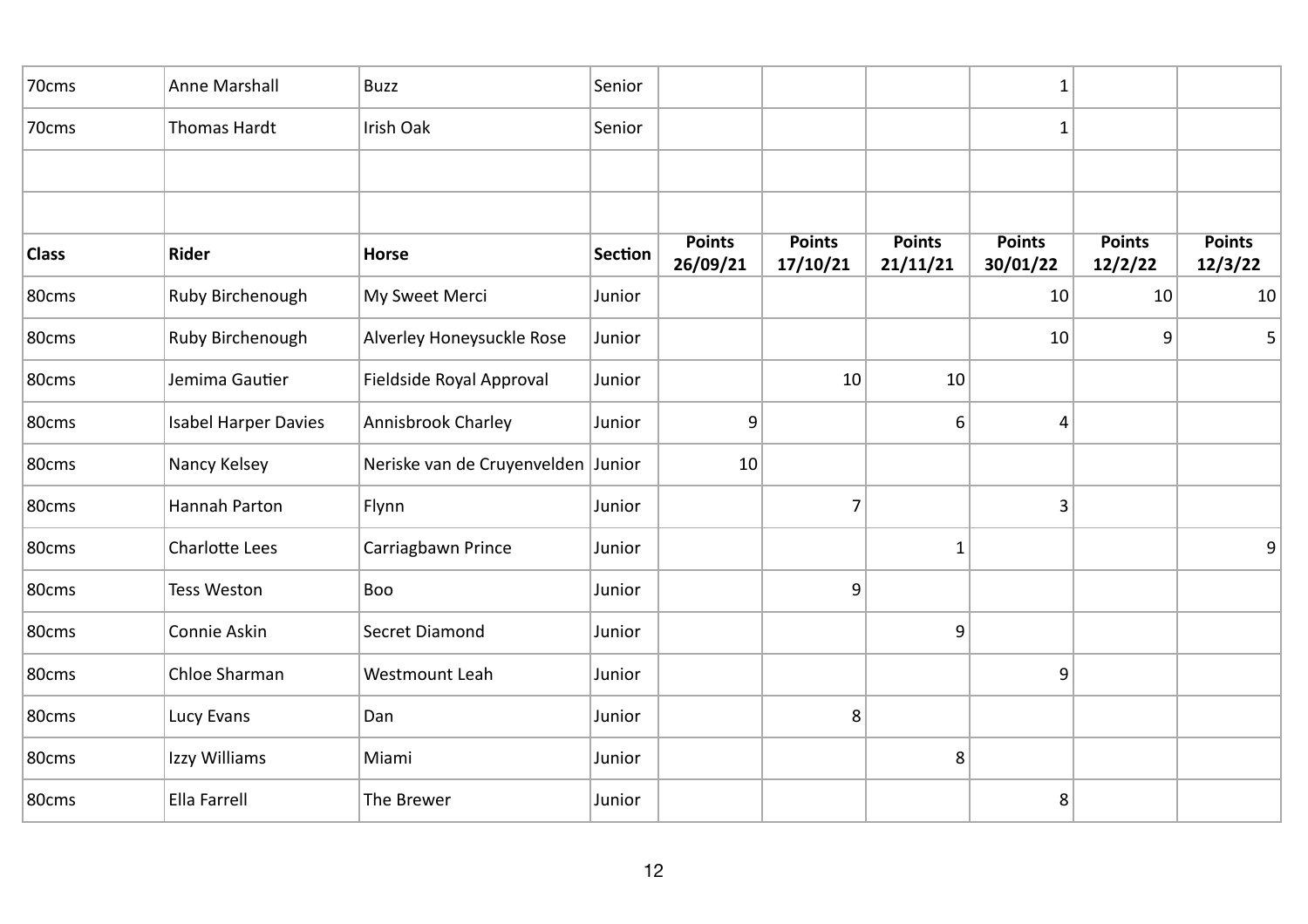| 80cms | Sophie Coupe                | Pepper                | Junior |   |                 |                |                | $\,8\,$        |
|-------|-----------------------------|-----------------------|--------|---|-----------------|----------------|----------------|----------------|
| 80cms | <b>Bella Timmis</b>         | Lakeview Rocky        | Junior |   |                 | $\overline{7}$ |                |                |
| 80cms | Darcy Shaw                  | Swffryd Tomos         | Junior |   |                 |                | $\overline{7}$ |                |
| 80cms | Olivia Trevanion            | Evie                  | Junior |   |                 |                |                | $\overline{7}$ |
| 80cms | <b>Holly Jones</b>          | <b>Gwenith Castan</b> | Junior |   | 6               |                |                |                |
| 80cms | Darcy Shaw                  | Fionn's Furely        | Junior |   |                 |                | 6              |                |
| 80cms | Lucy Tonkin                 | River                 | Junior |   |                 |                |                | 6              |
| 80cms | <b>Esmie Timmis</b>         | Misty                 | Junior |   |                 |                | 5              |                |
| 80cms | <b>Bella Timmis</b>         | <b>Bright Spark</b>   | Junior |   |                 |                |                | 4              |
| 80cms | Libby Pace                  | Lehanagh Star         | Junior |   |                 |                | $\overline{2}$ |                |
| 80cms | <b>Tess Weston</b>          | Macauley              | Junior |   | $\mathbf{1}$    |                |                |                |
| 80cms | <b>Isabel Harper Davies</b> | Cratloe OG            | Junior |   |                 | $\mathbf{1}$   |                |                |
| 80cms | Lilly Busby                 | Dancing Queen         | Junior |   |                 | $\mathbf{1}$   |                |                |
| 80cms | Abigail Simpson             | Sylvester             | Junior |   |                 | $\mathbf{1}$   |                |                |
| 80cms | Evie                        | Regan                 | Junior |   |                 | $\mathbf{1}$   |                |                |
|       |                             |                       |        |   |                 |                |                |                |
| 80cms | Karen Gollins               | Ronnie                | Senior | 9 | $\vert 4 \vert$ | 9              |                |                |
| 80cms | <b>Claire Davies</b>        | Twinkle               | Senior |   | 8               | 8              |                |                |
|       |                             |                       |        |   |                 |                |                |                |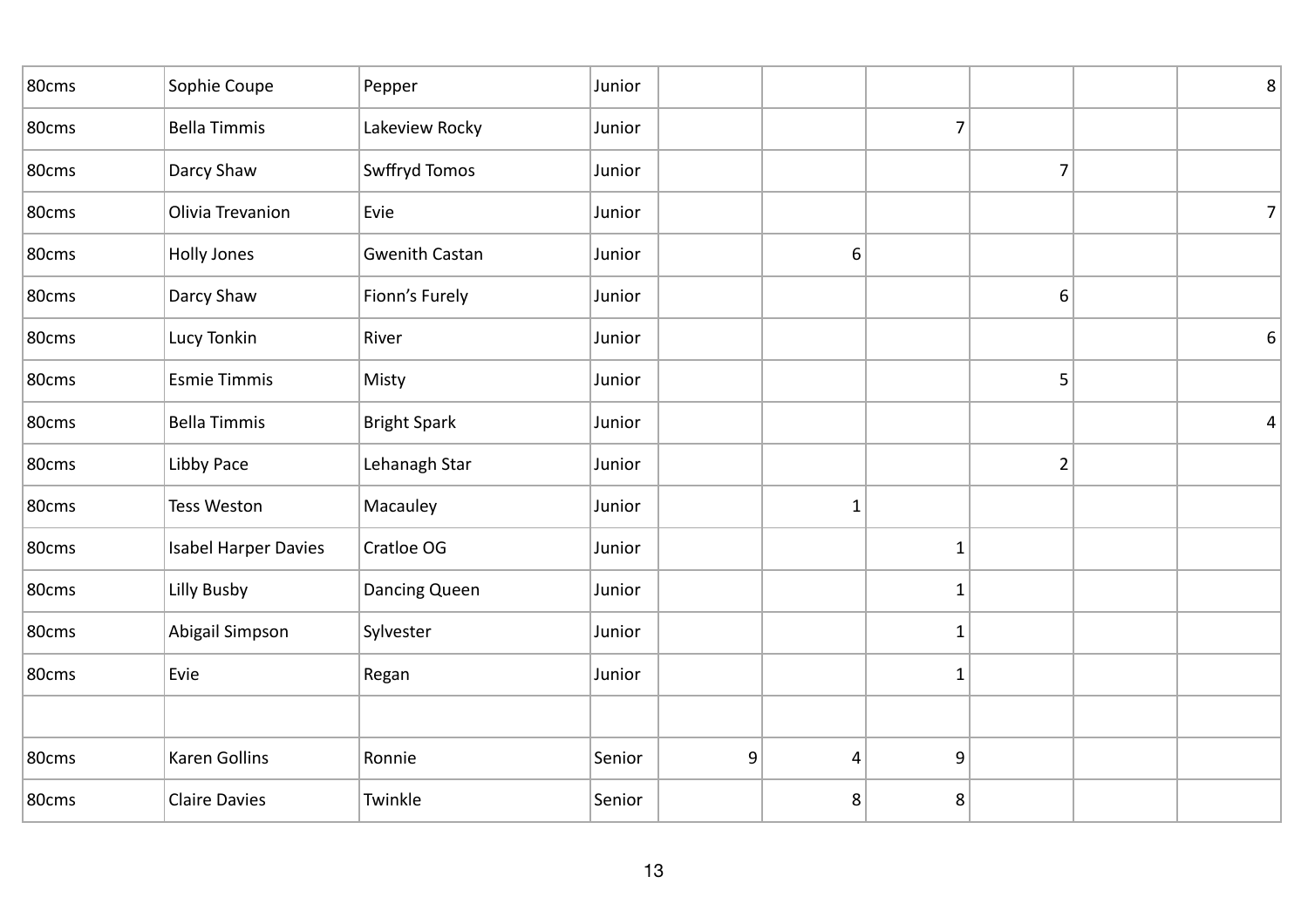| 80cms | jo green               | Marley                     | Senior | 5  | $\overline{2}$ | 6  |    |    |    |
|-------|------------------------|----------------------------|--------|----|----------------|----|----|----|----|
| 80cms | William Gaff           | Gotaway                    | Senior |    |                |    | 10 |    |    |
| 80cms | Georgina Downing       | Magic Maggie               | Senior |    | 10             |    |    |    |    |
| 80cms | <b>Rachel Morris</b>   | Dan                        | Senior | 10 |                |    |    |    |    |
| 80cms | <b>Shannon Mills</b>   | Jago                       | Senior |    |                | 10 |    |    |    |
| 80cms | Amanda Price           | Storm                      | Senior |    |                |    |    | 10 |    |
| 80cms | <b>Charlie Timmis</b>  | <b>BFG Basil</b>           | Senior |    |                |    |    |    | 10 |
| 80cms | Megan Farrington       | Connor                     | Senior |    | 9              |    |    |    |    |
| 80cms | <b>Molly Bratton</b>   | Fero grace                 | Senior |    |                |    |    | 9  |    |
| 80cms | Georgia Adams          | Lulu                       | Senior |    |                |    |    |    | 9  |
| 80cms | Tracy young            | Smithy's last Chance       | Senior | 8  |                |    |    |    |    |
| 80cms | Amanda Price           | Chance                     | Senior |    |                |    |    | 8  |    |
| 80cms | Hannah Blackwell       | Seren                      | Senior |    |                |    |    |    | 8  |
| 80cms | Cathrine Gibbs         | Pause for applause         | Senior |    | 7              |    |    |    |    |
| 80cms | <b>Rachel Chesters</b> | Marvin                     | Senior | 7  |                |    |    |    |    |
| 80cms | Wendy Woodward         | Royal Prince               | Senior |    | 6              |    |    |    |    |
| 80cms | Aimee Blackmore        | <b>Sherwoods Miss Pink</b> | Senior | 6  |                |    |    |    |    |
| 80cms | Lauren Sproston        | Ben                        | Senior |    | 5              |    |    |    |    |
|       |                        |                            |        |    |                |    |    |    |    |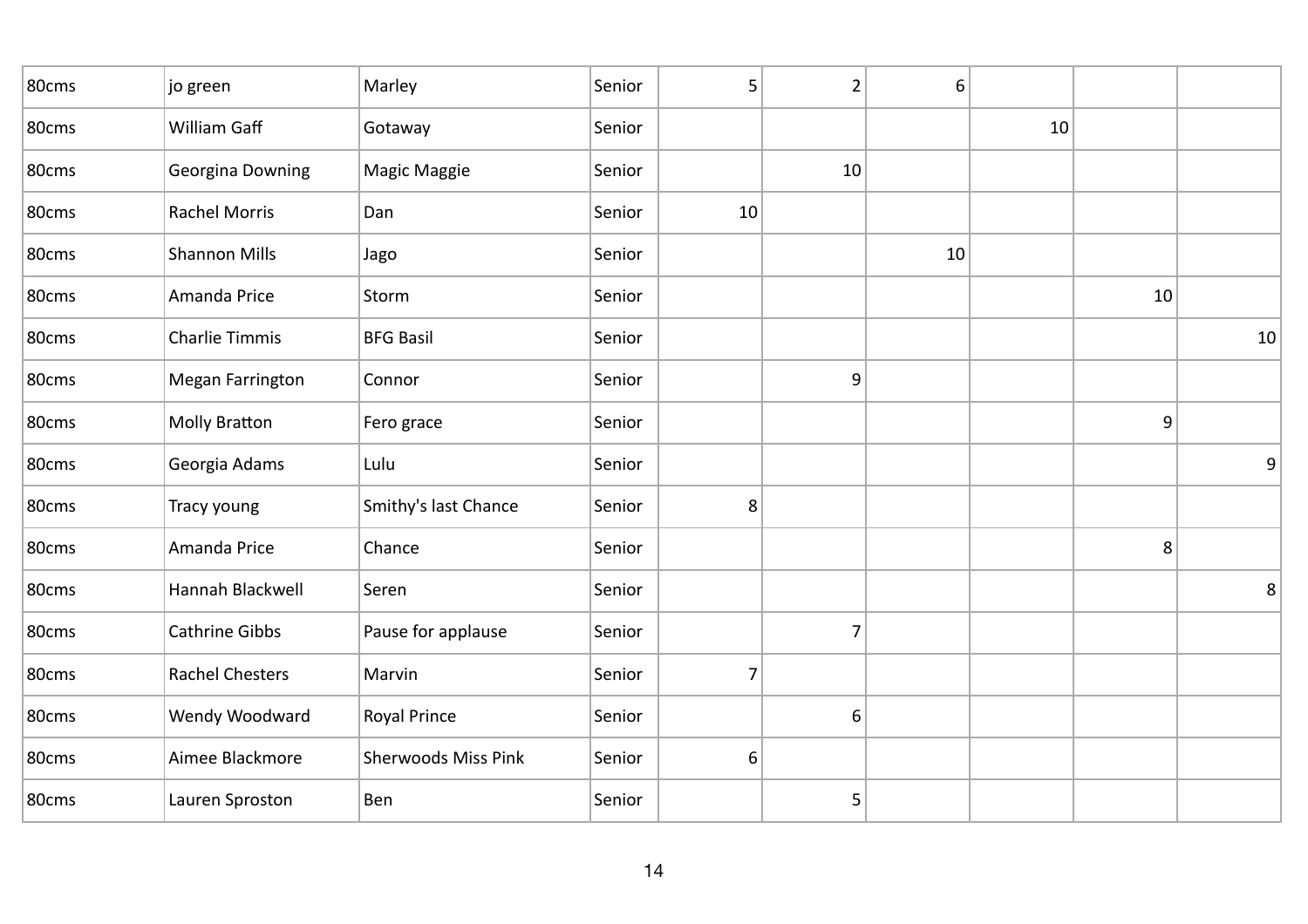| 80cms        | Julie Barber                | Rolo                  | Senior | 4                         |                           |                           |                           |                          |                          |
|--------------|-----------------------------|-----------------------|--------|---------------------------|---------------------------|---------------------------|---------------------------|--------------------------|--------------------------|
| 80cms        | Pagan Prinold               | Wood you like         | Senior |                           |                           | 4                         |                           |                          |                          |
| 80cms        | Michelle Sutton             | Milo                  | Senior |                           | 3                         |                           |                           |                          |                          |
| 80cms        | Hayley Norgrove             | <b>Mountain Molly</b> | Senior |                           | 1                         |                           |                           |                          |                          |
| 80cms        | Paige Cooper                | Dunhawk whirlwind     | Senior |                           | $\mathbf{1}$              |                           |                           |                          |                          |
| 80cms        | Victoria Hutton             | Dillon                | Senior |                           | 1                         |                           |                           |                          |                          |
| 80cms        | Claire Jackson              | Out of the Blue       | Senior | 1                         |                           |                           |                           |                          |                          |
|              |                             |                       |        |                           |                           |                           |                           |                          |                          |
| <b>Class</b> | Rider                       | <b>Horse</b>          |        | <b>Points</b><br>26/09/21 | <b>Points</b><br>17/10/21 | <b>Points</b><br>21/11/21 | <b>Points</b><br>30/01/22 | <b>Points</b><br>12/2/22 | <b>Points</b><br>12/3/22 |
| 90cms        | Ruby Birchenough            | My Sweet Merci        |        |                           |                           |                           | 10                        | 10                       | 9                        |
| 90cms        | Keeley Thorpe               | Hollywoods Secret     |        |                           |                           | 9                         | 8                         |                          | 8                        |
| 90cms        | Tracy young                 | Smithy's last Chance  |        | 10                        | 6                         |                           |                           |                          |                          |
| 90cms        | <b>Isabel Harper Davies</b> | Annisbrook Charley    |        | 9                         |                           |                           | 6                         |                          |                          |
| 90cms        | Lucy Evans                  | Dan                   |        |                           | 10                        |                           |                           |                          |                          |
| 90cms        | Asta Busby                  | <b>Black Beauty</b>   |        |                           |                           | 10                        |                           |                          |                          |
| 90cms        | Lucy Tonkin                 | River                 |        |                           |                           |                           |                           |                          | 10                       |
| 90cms        | Isobel Smith                | Hendrix               |        |                           | 9                         |                           |                           |                          |                          |
|              |                             |                       |        |                           |                           |                           |                           |                          |                          |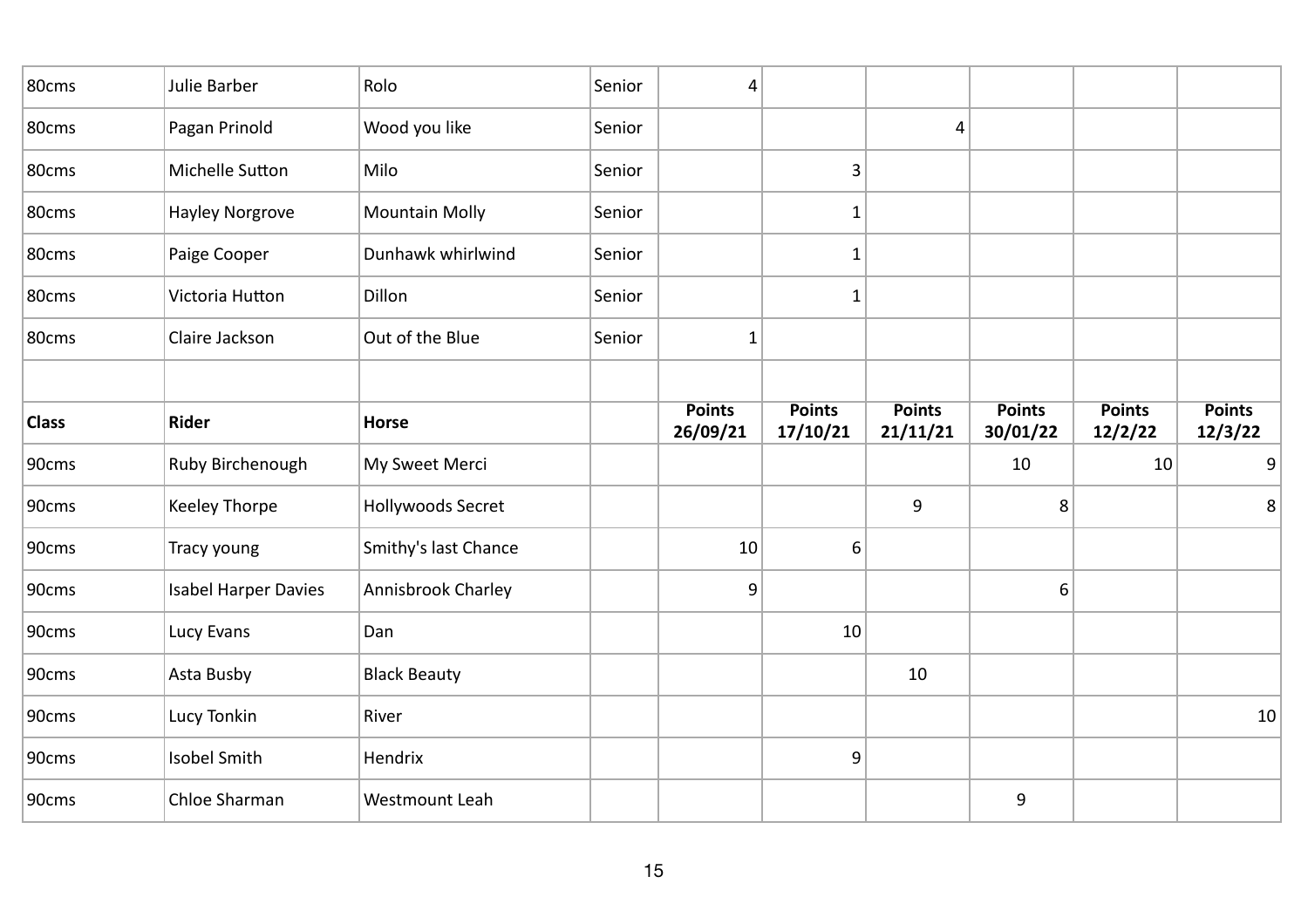| 90cms | Sarah Childs           | Deerleap Diamond            |                |              |                |                | 9 |   |
|-------|------------------------|-----------------------------|----------------|--------------|----------------|----------------|---|---|
| 90cms | Kelly Driver           | Wilton                      |                | 8            |                |                |   |   |
| 90cms | Julie Barber           | Rolo                        | 8              |              |                |                |   |   |
| 90cms | <b>Bella Timmis</b>    | Lakeview Rocky              |                |              | $\,8\,$        |                |   |   |
| 90cms | Alexandra Newcombe     | Epona                       |                |              |                | $\overline{7}$ |   |   |
| 90cms | Lou Burns              | Invisible man               |                | 7            |                |                |   |   |
| 90cms | Lucy Davies            | Pascal                      | $\overline{7}$ |              |                |                |   |   |
| 90cms | <b>Claire Davies</b>   | Twinkle                     |                |              | $\overline{7}$ |                |   |   |
| 90cms | <b>Beverley Snaith</b> | Milly                       |                |              |                |                |   | 7 |
| 90cms | Asta Busby             | Spice V                     | 6              |              |                |                |   |   |
| 90cms | Charlie Timmis         | <b>BFG Basil</b>            |                |              |                |                |   | 6 |
| 90cms | Samantha Langley       | Archie                      |                |              |                | 5              |   |   |
| 90cms | Ella whittingham       | Embla Thornton              |                | 5            |                |                |   |   |
| 90cms | <b>Beth Mason</b>      | Cobweb silver dream         |                | $\mathbf{1}$ |                |                |   |   |
| 90cms | Nancy Kelsey           | Neriske van de Cruyenvelden | $\mathbf{1}$   |              |                |                |   |   |
| 90cms | Libby Pace             | Lehanagh Star               |                |              |                | $\mathbf{1}$   |   |   |
| 90cms | Chloe Sharman          | Master for Blue             |                |              |                | $\mathbf 1$    |   |   |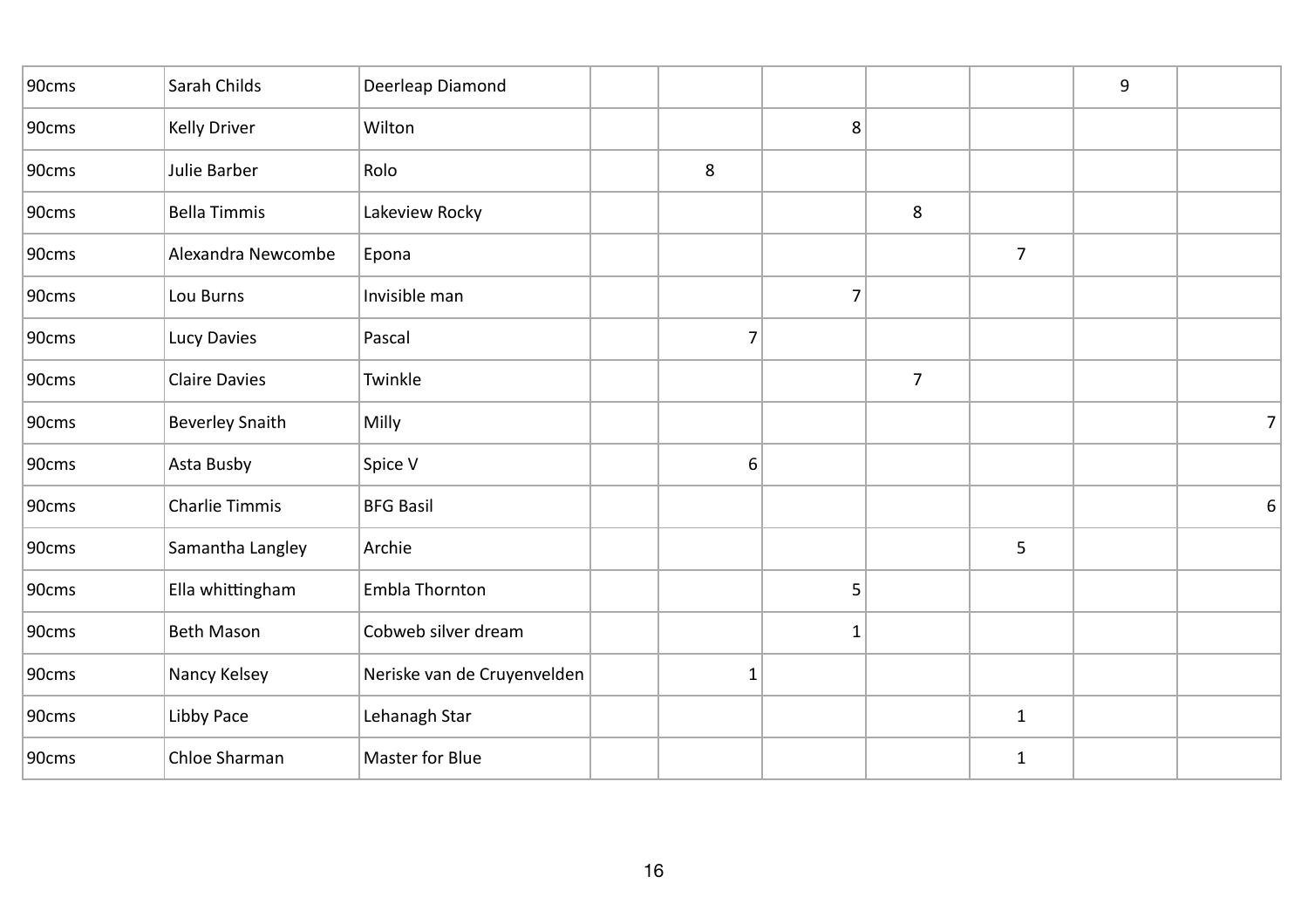| <b>Total</b> |    |
|--------------|----|
|              | 35 |
|              | 27 |
|              | 15 |
|              | 10 |
|              | 10 |
|              | 10 |
|              | 9  |
|              | 8  |
|              | 8  |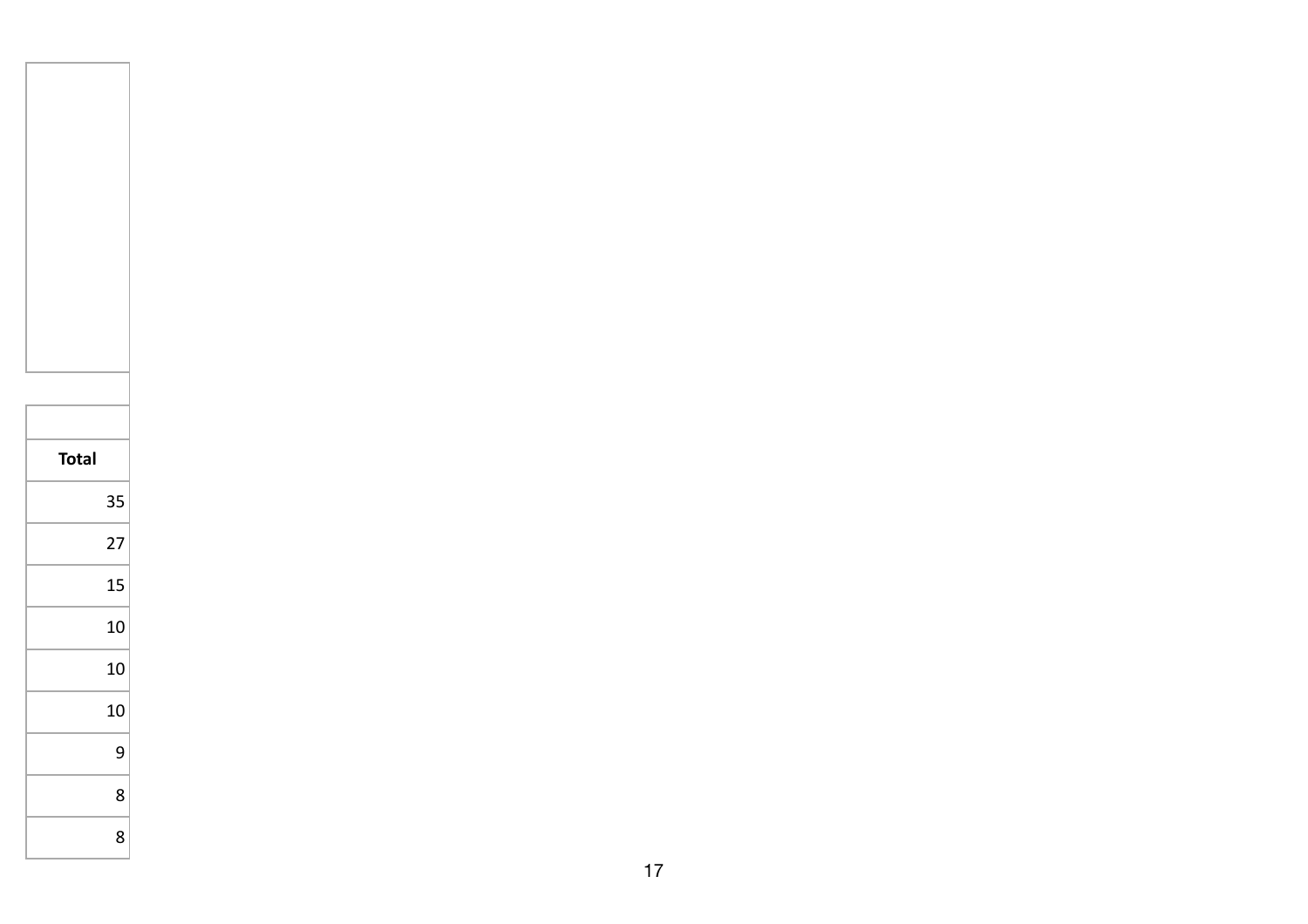|              | 7            |
|--------------|--------------|
|              | 6            |
|              | 16           |
|              | 5            |
|              | 12           |
|              | 12           |
|              | 1            |
|              | $\mathbf{1}$ |
|              |              |
|              |              |
| <b>Total</b> |              |
|              | 39           |
|              | 34           |
|              | 16           |
|              | 15           |
|              | 14           |
|              | 10           |
|              | 10           |
|              |              |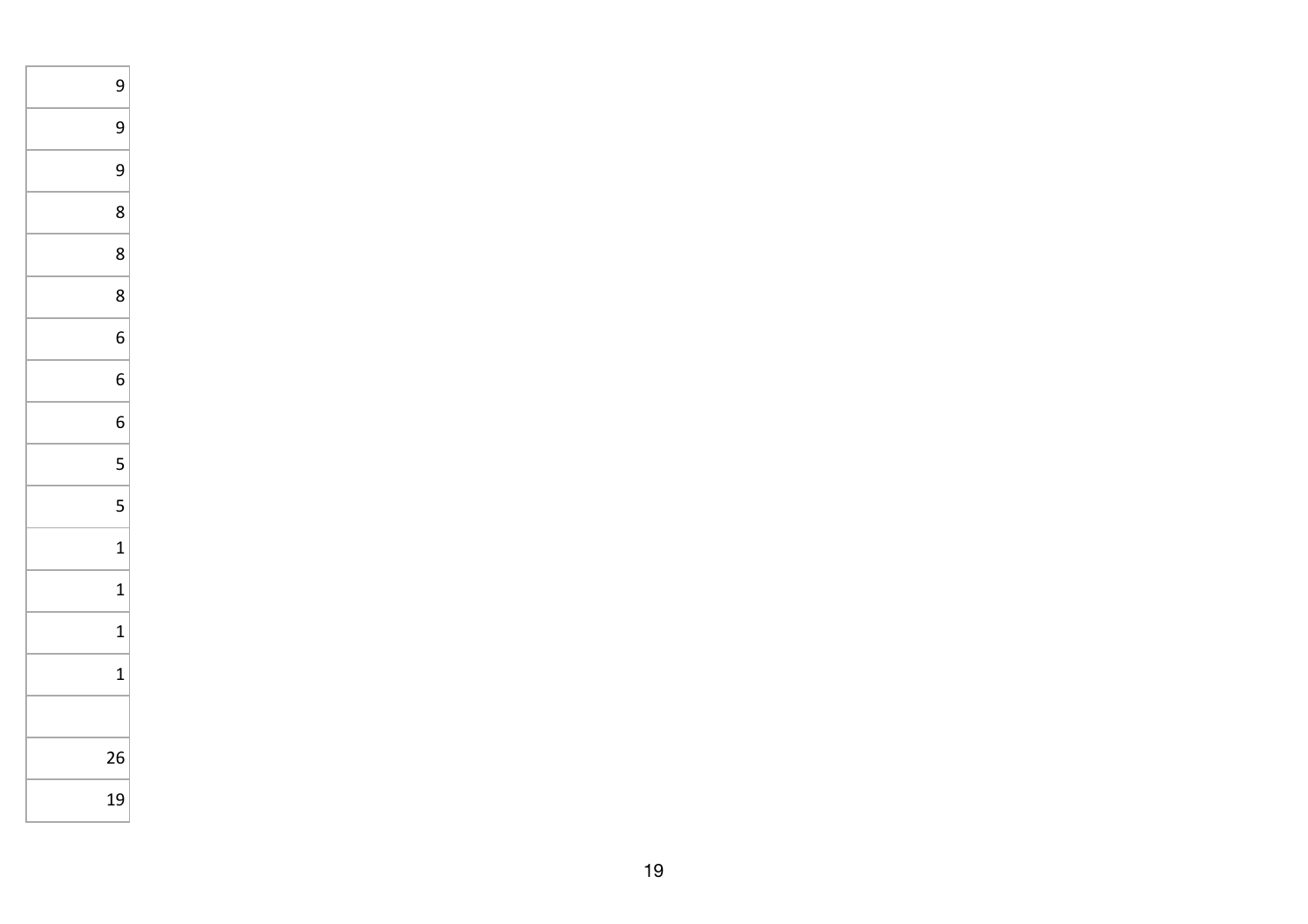| 11             |
|----------------|
| 10             |
| 10             |
| 10             |
| 9              |
| 9              |
| 9              |
| 8              |
| 8              |
| $\overline{7}$ |
| 6              |
| 5              |
| $\mathbf{1}$   |
| $\mathbf{1}$   |
| $\mathbf{1}$   |
| $\mathbf{1}$   |
| $\mathbf 1$    |
| 1              |
|                |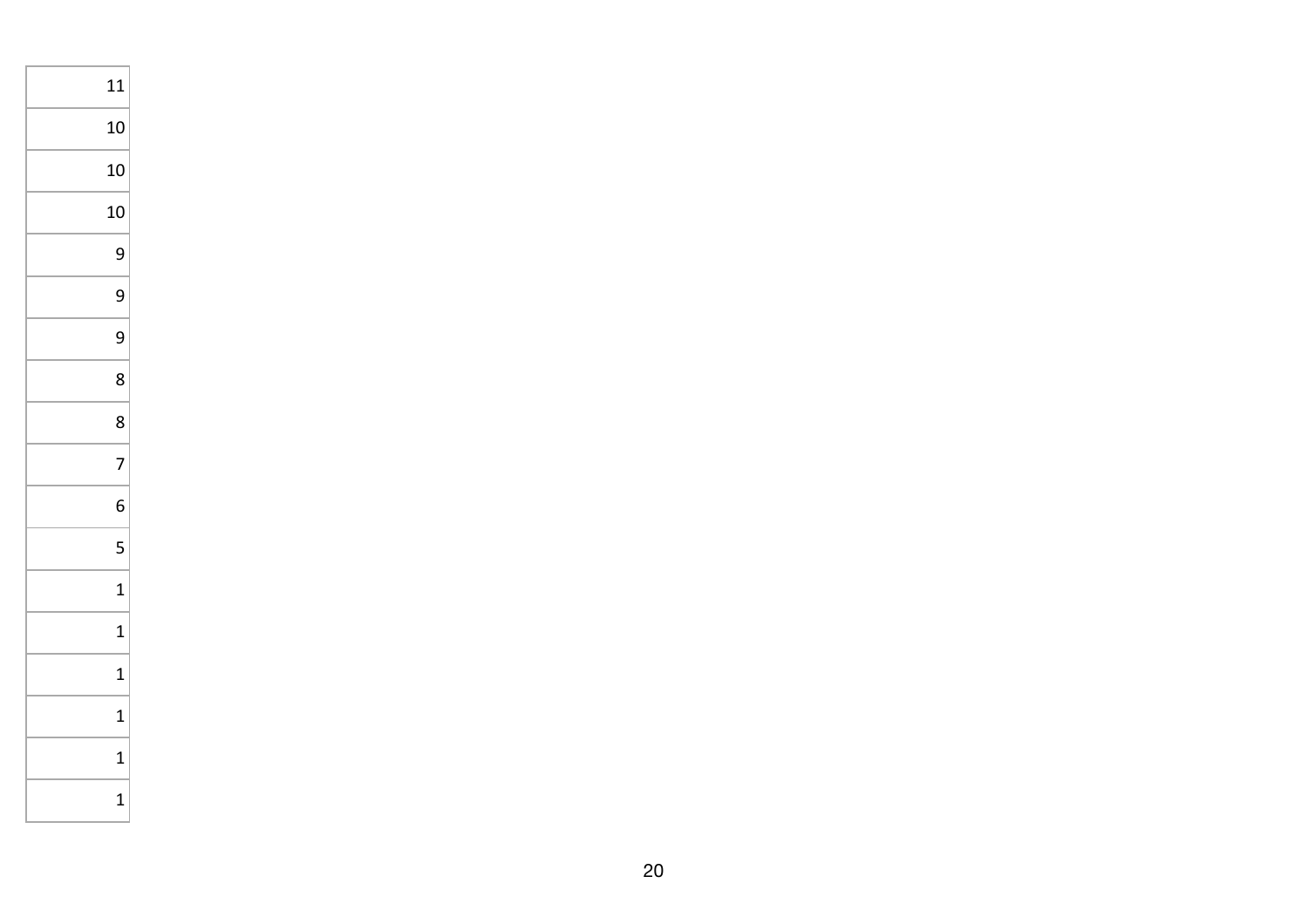| <b>Total</b> |    |
|--------------|----|
|              | 18 |
|              | 13 |
|              | 10 |
|              | 10 |
|              | 10 |
|              | 10 |
|              | 10 |
|              | 10 |
|              | 9  |
|              | 9  |
|              | 9  |
|              | 9  |
|              | 9  |
|              | 8  |
|              | 8  |
|              |    |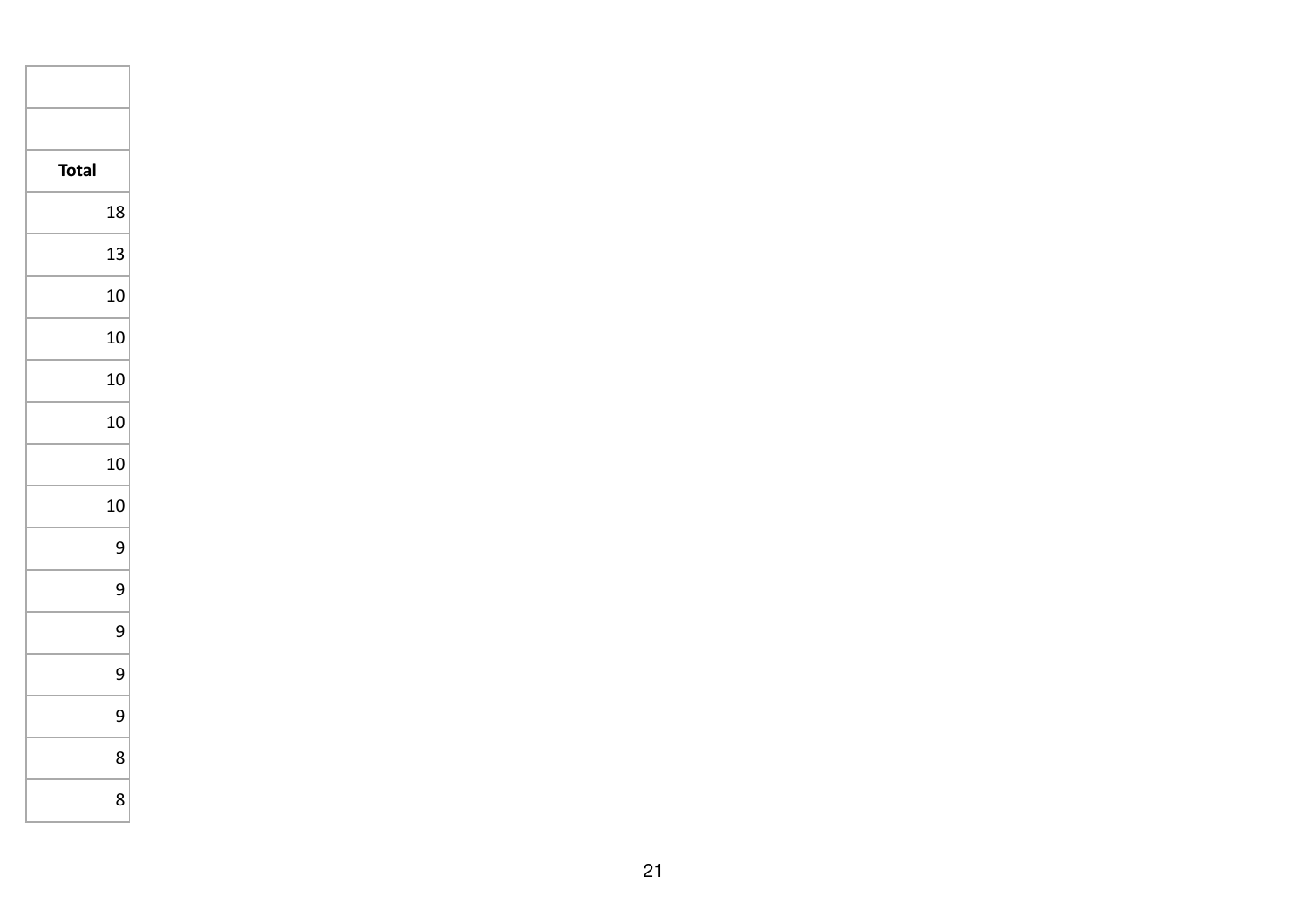| 7               |
|-----------------|
| 7               |
| 7               |
| 6               |
| 5               |
| 3               |
| $\overline{c}$  |
| $\mathbf{1}$    |
| $\mathbf{1}$    |
| 1               |
| $\mathbf{1}$    |
| $\mathbf{1}$    |
|                 |
| 57              |
| 31              |
| $\overline{22}$ |
| 14              |
| 11              |
|                 |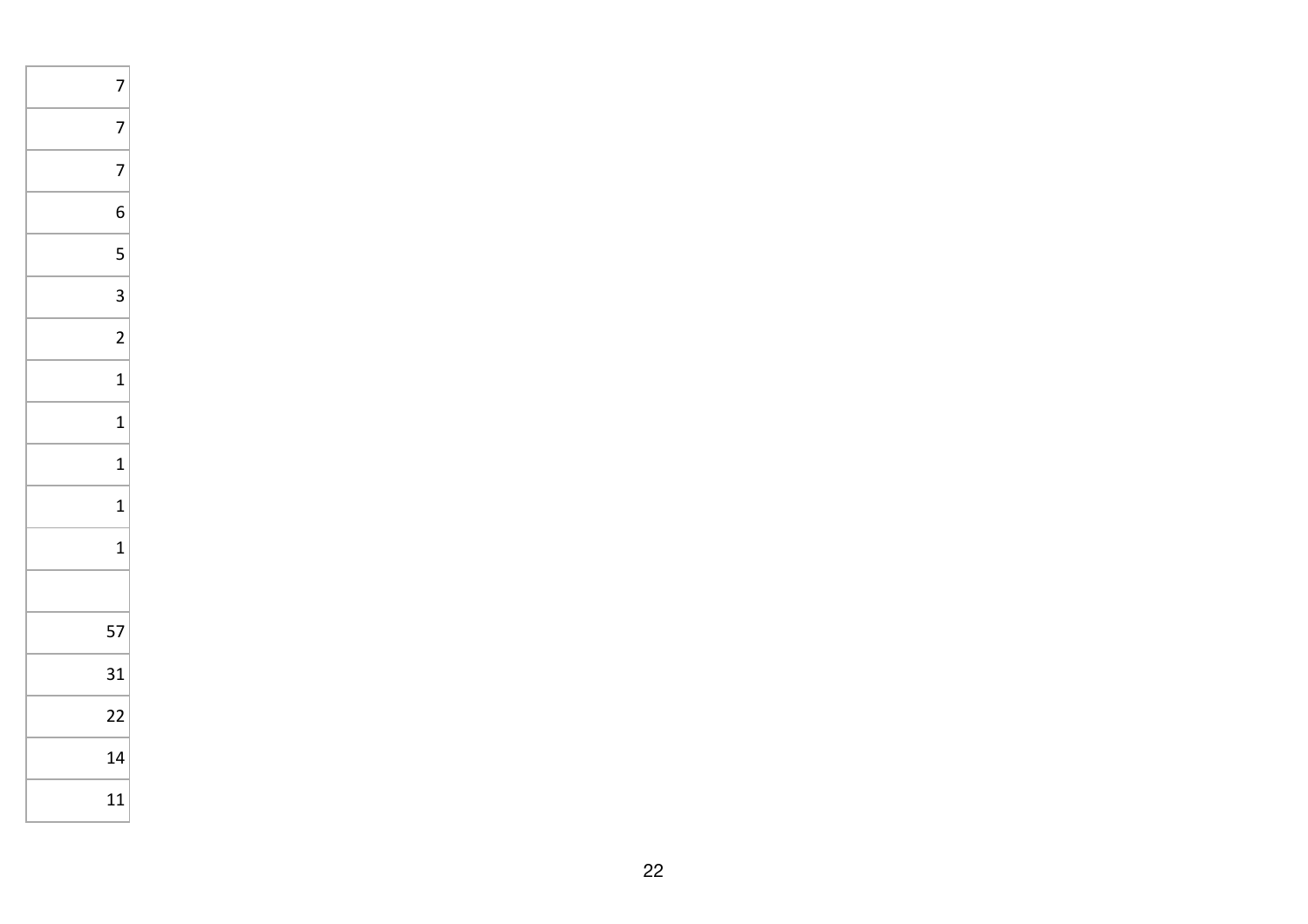| 10           |  |
|--------------|--|
| 10           |  |
| 9            |  |
| 9            |  |
| 9            |  |
| 8            |  |
| 8            |  |
| 7            |  |
| 7            |  |
| 6            |  |
| 6            |  |
| 6            |  |
| 5            |  |
| 5            |  |
| 4            |  |
| 3            |  |
| $\mathbf{1}$ |  |
| $\mathbf{1}$ |  |
|              |  |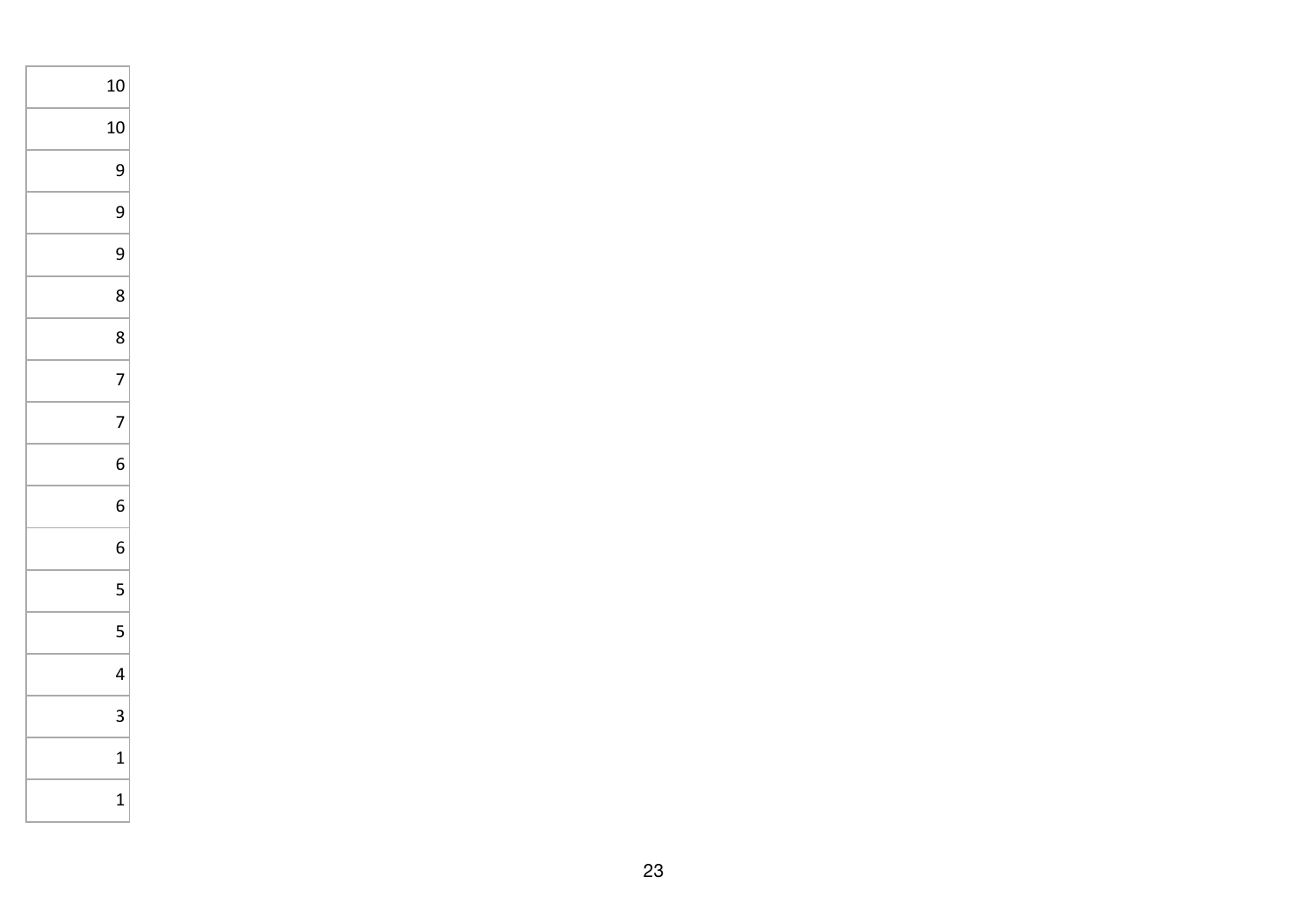|              | $\mathbf 1$  |
|--------------|--------------|
|              | 1            |
|              | 1            |
|              | $\mathbf{1}$ |
|              | 1            |
|              | 1            |
|              |              |
| <b>Total</b> |              |
|              | 21           |
|              | 20           |
|              | 17           |
|              | 10           |
|              | 10           |
|              | 9            |
|              | 9            |
|              | 9            |
|              | 9            |
|              | 9            |
|              |              |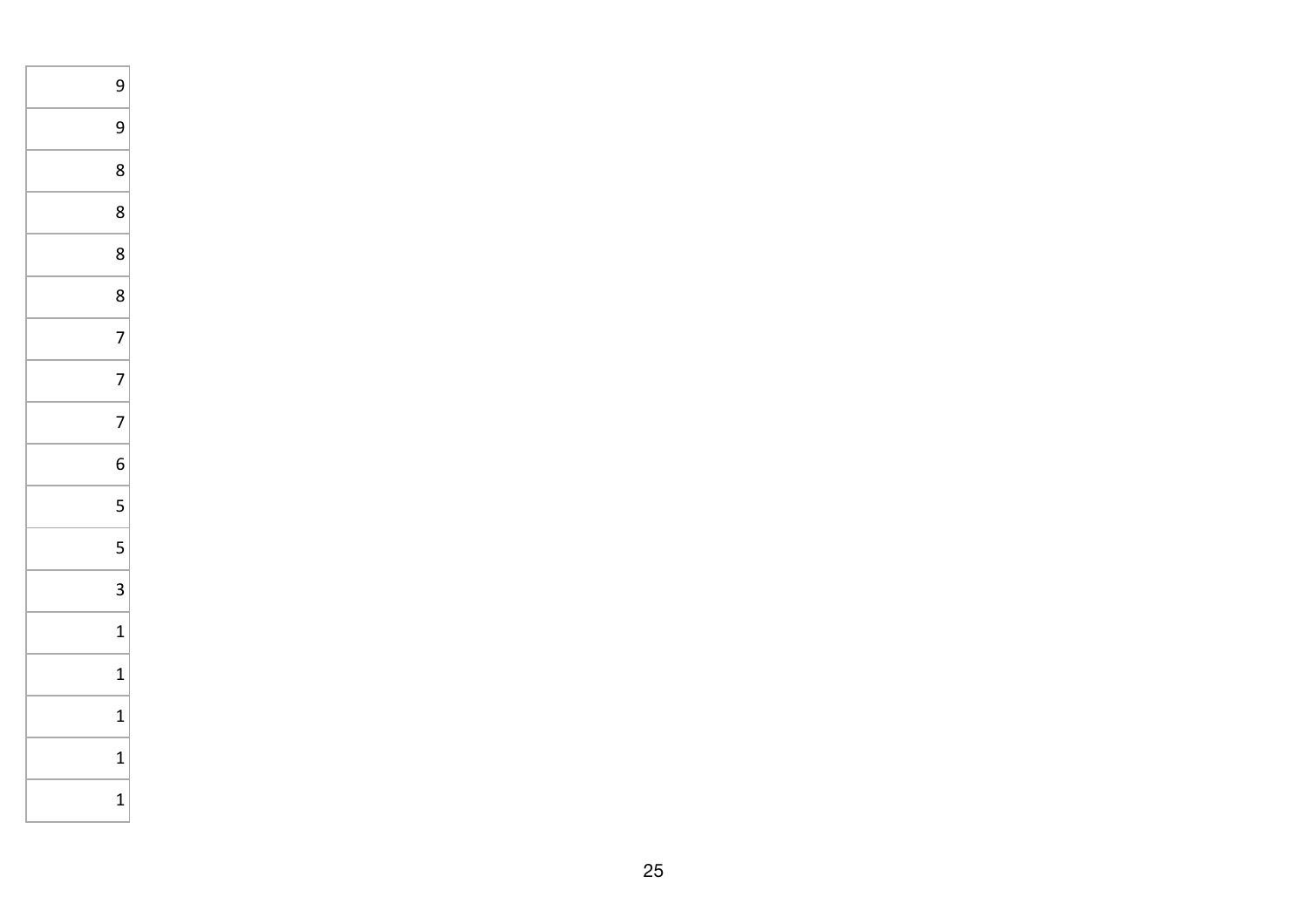| 1           |
|-------------|
| 1           |
| $\mathbf 1$ |
| 1           |
|             |
| 27          |
| 24          |
| 18          |
| 18          |
| 15          |
| 10          |
| 10          |
| 10          |
| 10          |
| 9           |
| 9           |
| 9           |
| 9           |
|             |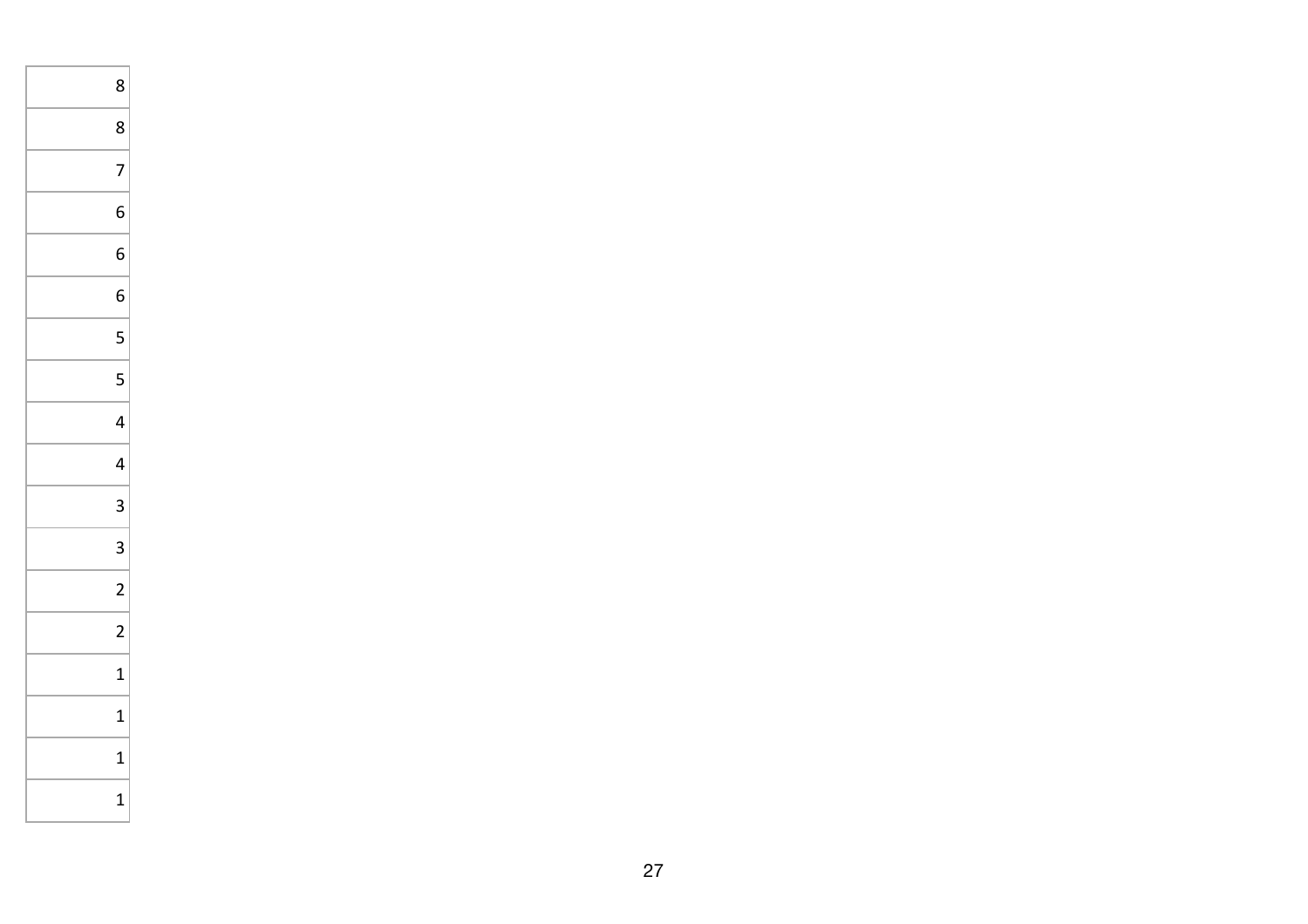|              | $\mathbf{1}$ |
|--------------|--------------|
|              | 1            |
|              |              |
|              |              |
| <b>Total</b> |              |
|              | 30           |
|              | 24           |
|              | 20           |
|              | 19           |
|              | 10           |
|              | 10           |
|              | 10           |
|              | 9            |
|              | 9            |
|              | 9            |
|              | 8            |
|              | 8            |
|              | 8            |
|              |              |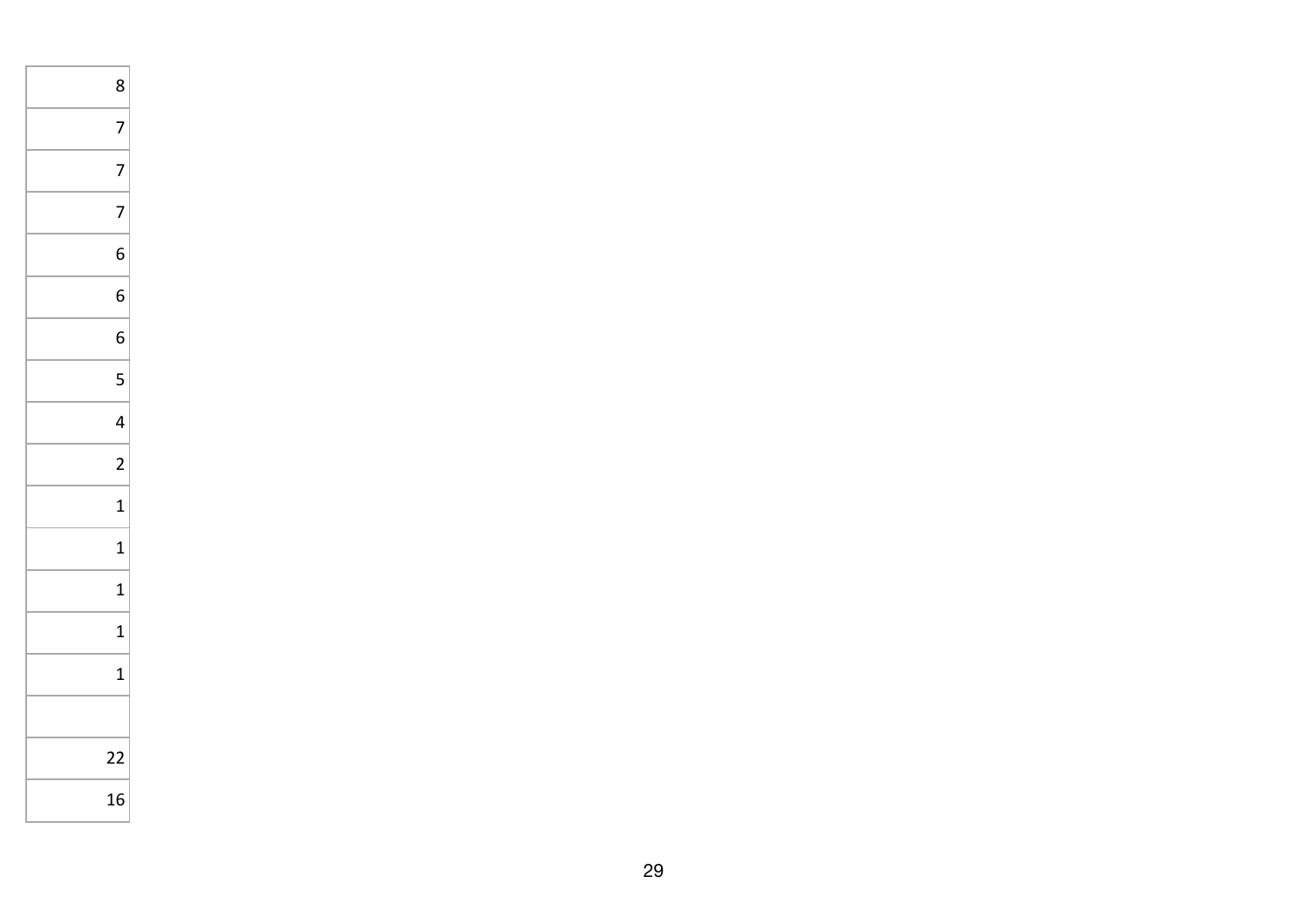| 13 |
|----|
| 10 |
| 10 |
| 10 |
| 10 |
| 10 |
| 10 |
| 9  |
| 9  |
| 9  |
| 8  |
| 8  |
| 8  |
| 7  |
| 7  |
| 6  |
| 6  |
| 5  |
|    |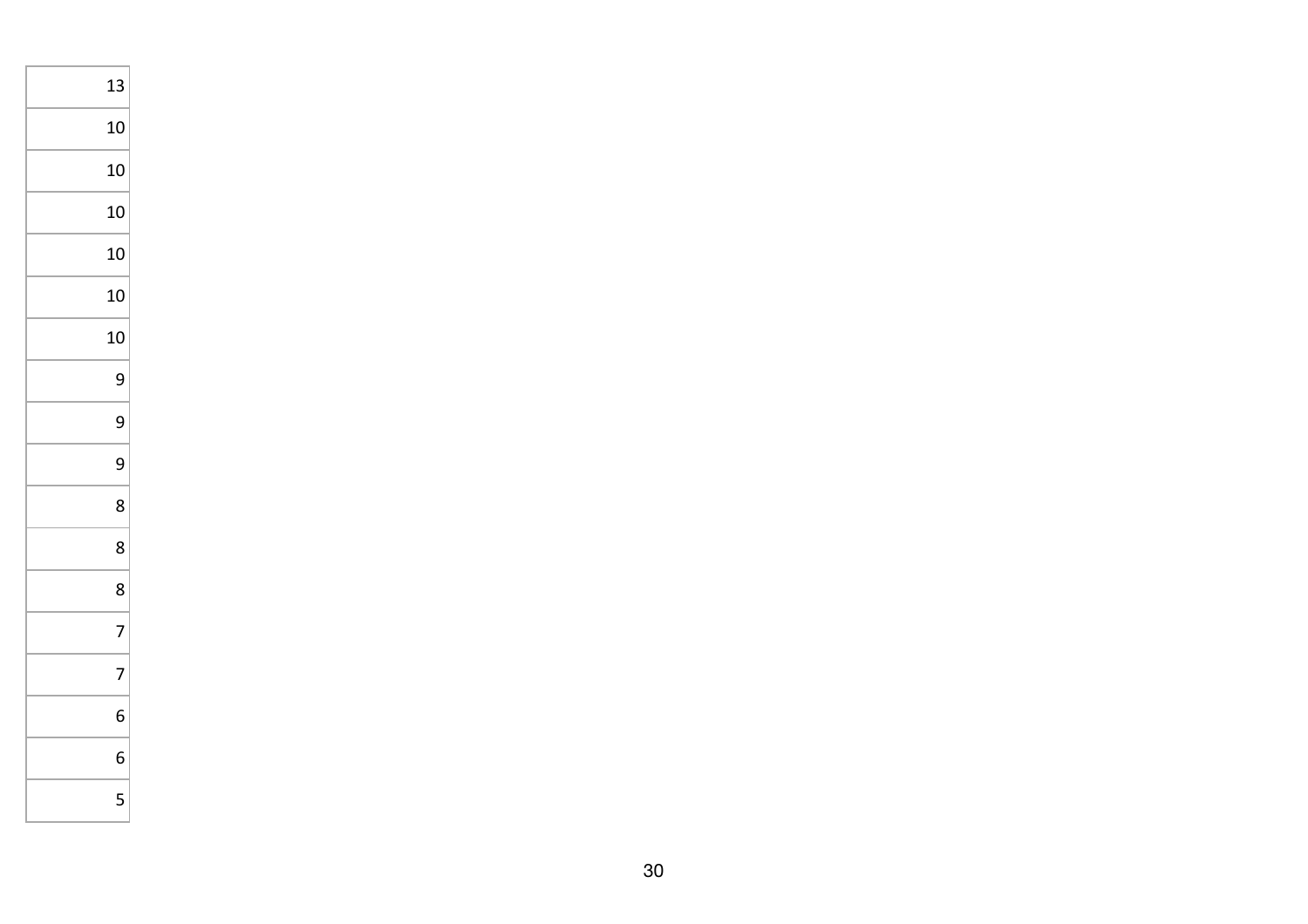|              | 4            |
|--------------|--------------|
|              | 4            |
|              | 3            |
|              | 1            |
|              | $\mathbf{1}$ |
|              | 1            |
|              | 1            |
|              |              |
| <b>Total</b> |              |
|              |              |
|              | 29           |
|              | 25           |
|              | 16           |
|              | 15           |
|              | 10           |
|              | 10           |
|              | 10           |
|              | 9            |
|              | 9            |